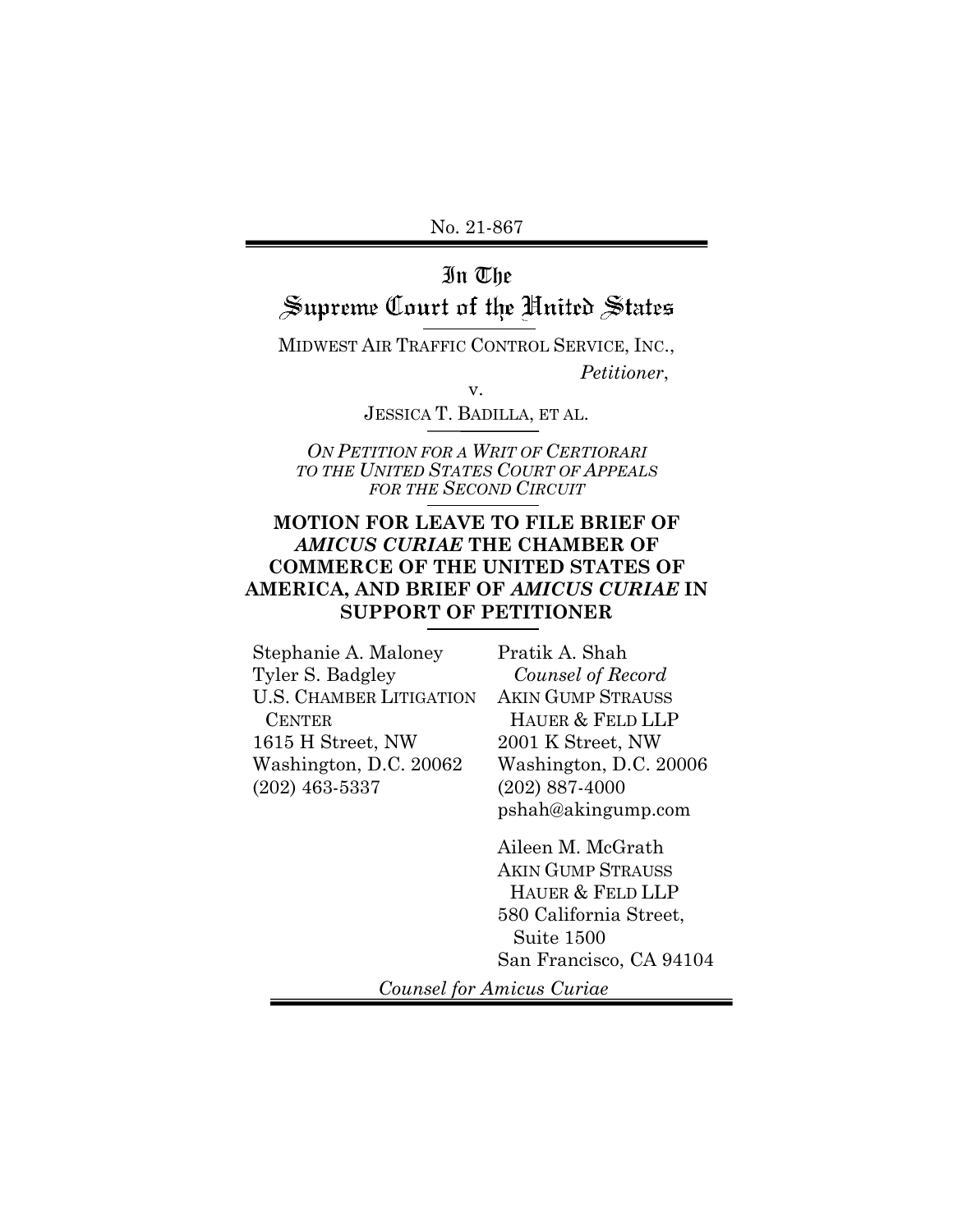## **MOTION FOR LEAVE TO FILE BRIEF OF**  *AMICUS CURIAE* **THE CHAMBER OF COMMERCE OF THE UNITED STATES OF AMERICA**

This case presents an issue of considerable importance, resolution of which will impact the publicprivate partnerships that support our Nation's military, diplomatic, humanitarian, and peacemaking efforts abroad. The Chamber of Commerce of the United States of America ("Chamber") is particularly well-suited to provide additional insight into the broad implications of the decision below for businesses participating in these important partnerships.

The Chamber timely notified counsel of record for both parties that it intended to submit the attached brief more than 10 days prior to filing. Counsel for petitioner consented to the filing of this brief. Counsel for respondent declined to consent to this filing (without explanation). Therefore, pursuant to Supreme Court Rule 37.2, the Chamber respectfully moves this Court for leave to file the accompanying brief of *amicus curiae* in support of petitioner. No counsel for any party authored this accompanying brief in whole or in part and no entity or person, aside from *amicus curiae*, its members, or its counsel, made any monetary contribution intended to fund the preparation or submission of the brief.

As the world's largest business federation, the Chamber is well-positioned to address the thorny problems that arise when domestic state tort law is applied to American businesses operating overseas, including businesses working as contractors for the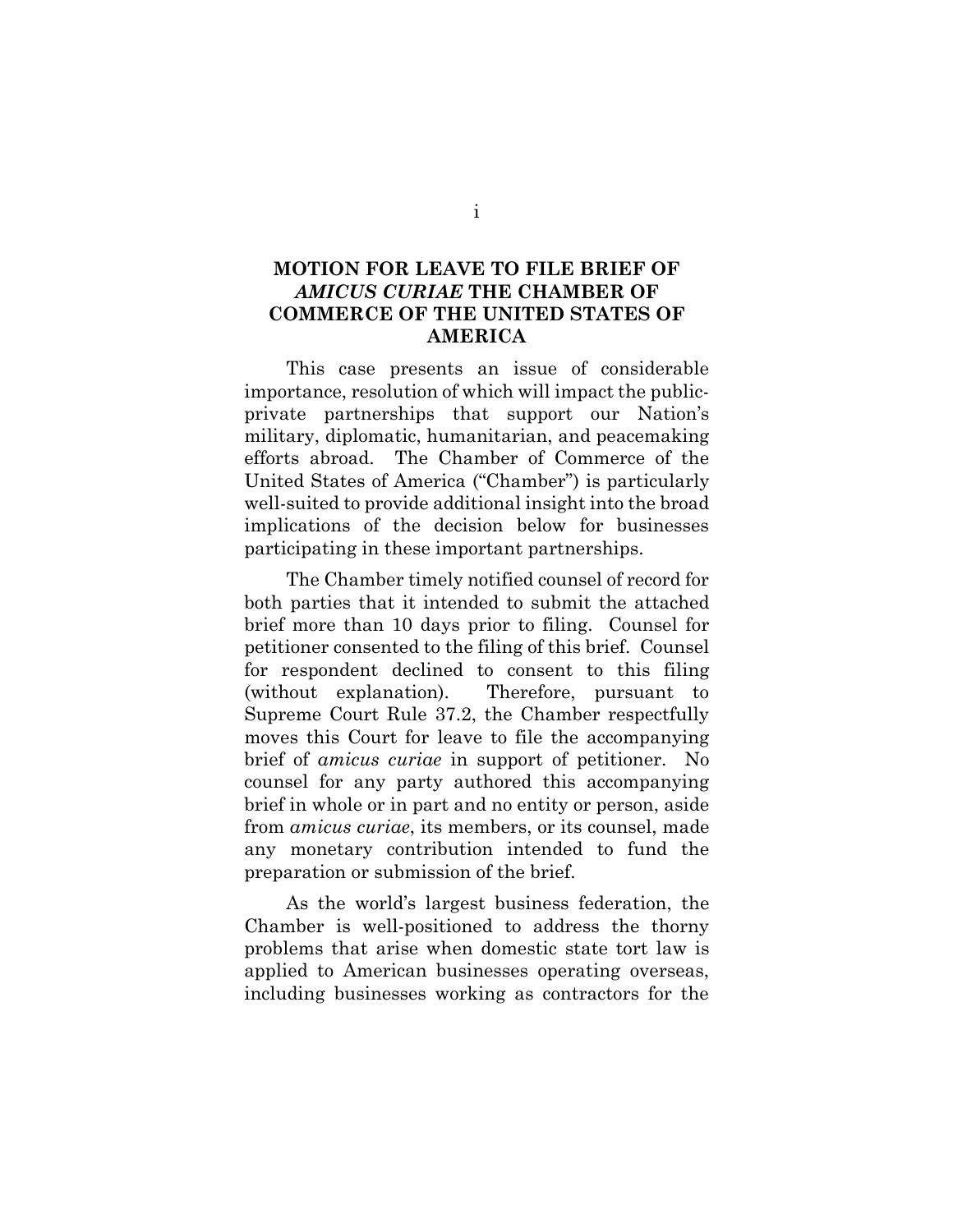federal government. Those problems have multiplied in recent years as courts have, to varying degrees, allowed state-law challenges against contractors operating overseas—including those supporting the Armed Forces—to proceed in federal court. Applying state tort law to overseas conduct imposes various uncertainties and attendant costs on businesses operating overseas, and thus diminishes the pool of businesses willing to contract with the federal government abroad. Ultimately the burden will fall on American taxpayers (who will absorb the resulting costs) and the developing world more generally (which will be deprived of the benefits public-private partnerships provide). The decision below—and the others applying state tort law to claims against federal contractors—exacerbates this dangerous trend by making it more difficult for businesses operating overseas to assess their risks from state-law tort suits.

The Chamber offers its understanding of the vast scope of public-private partnerships involving the federal government and business interests abroad, as well as the nature and extent of the costs imposed when state tort law is applied to this overseas conduct, to help explain why the question presented here warrants this Court's review. *See* Pet. 22-26. Because the proposed brief will aid this Court's consideration of the petition, the Chamber respectfully requests that the Court grant leave to file the attached brief urging the Court to grant the petition.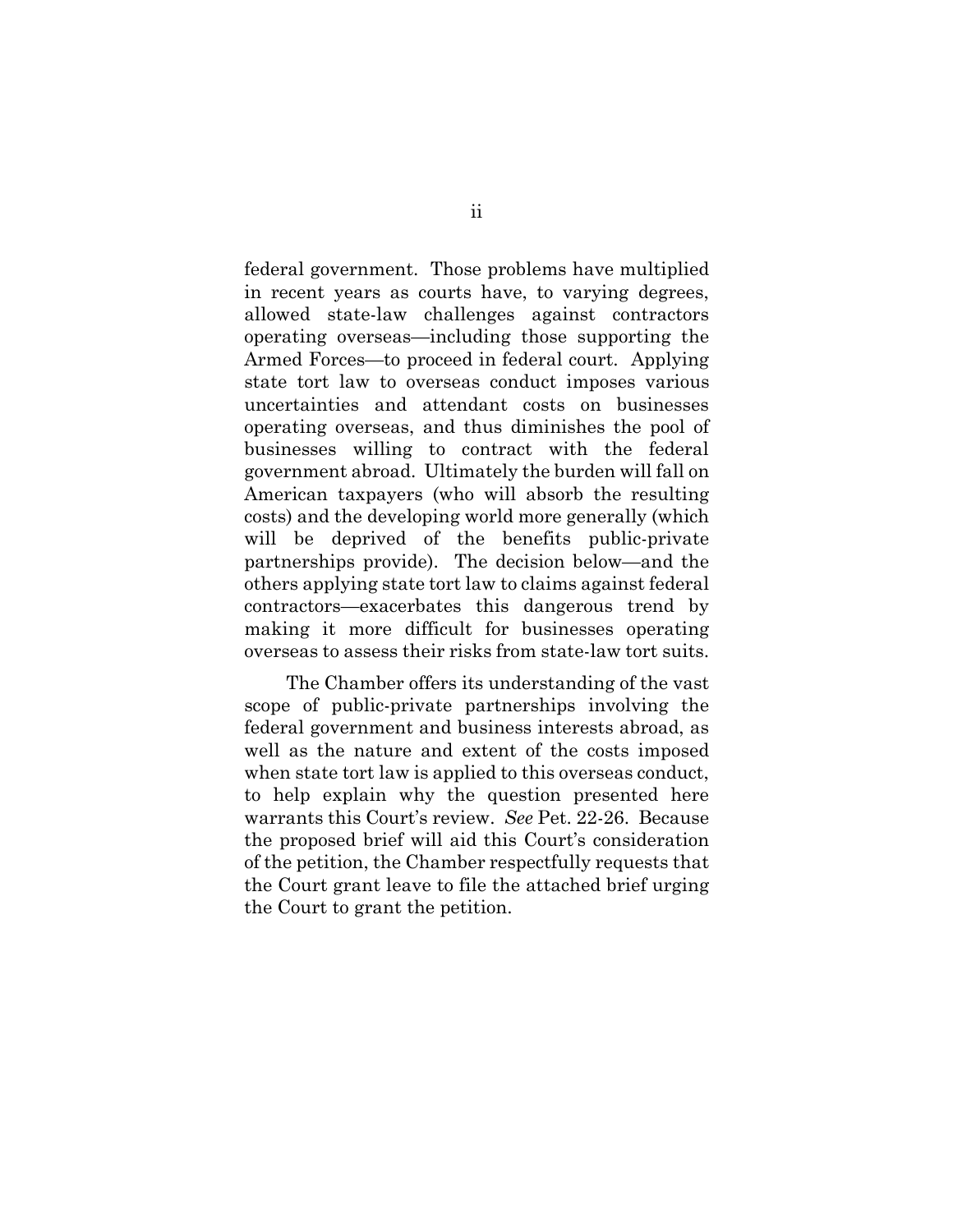Respectfully submitted.

Stephanie A. Maloney Tyler S. Badgley U.S. CHAMBER LITIGATION CENTER

Pratik A. Shah  *Counsel of Record* Aileen M. McGrath AKIN GUMP STRAUSS HAUER & FELD LLP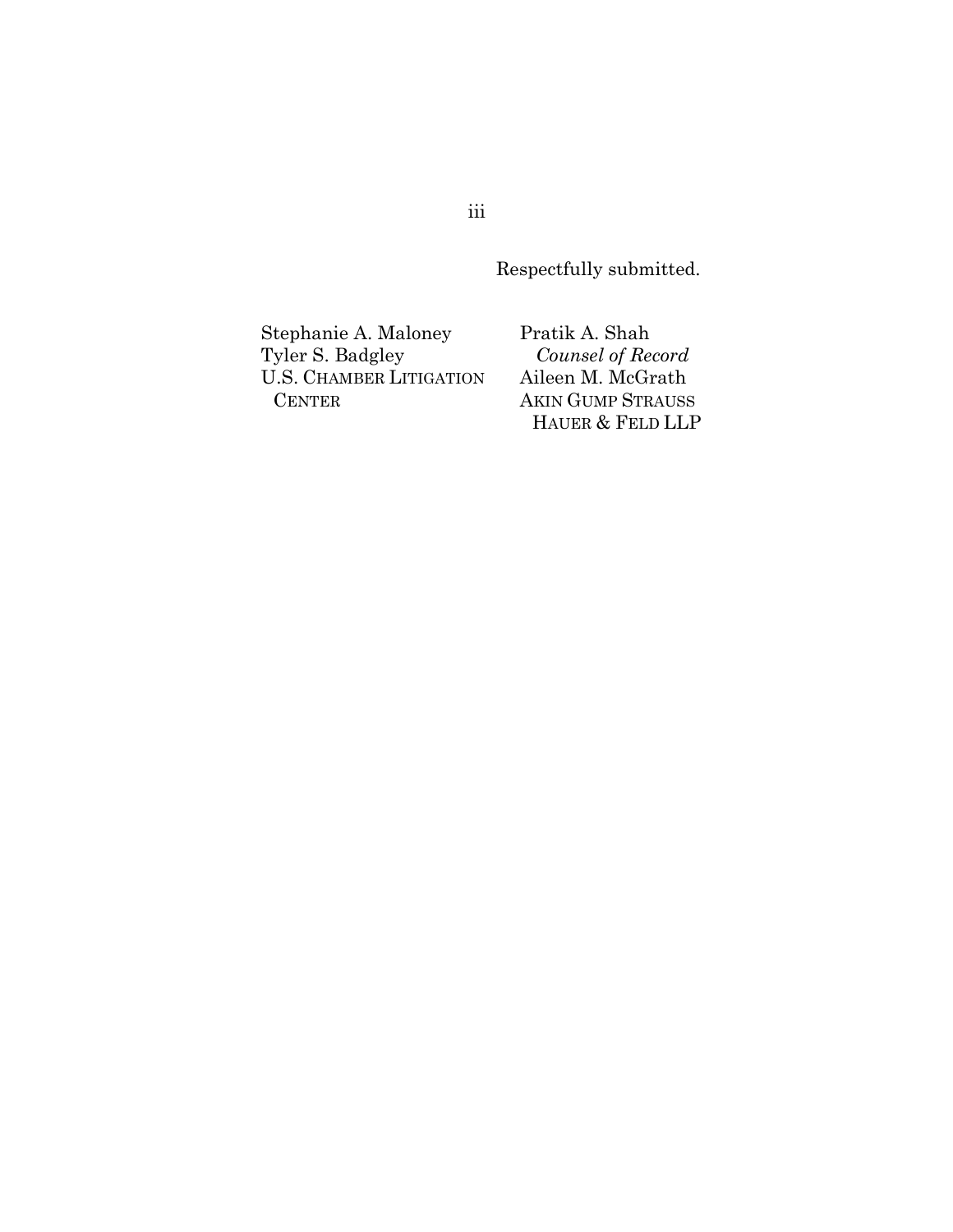## **TABLE OF CONTENTS**

|    | INTEREST OF AMICUS CURIAE1                                                                                                             |
|----|----------------------------------------------------------------------------------------------------------------------------------------|
|    | INTRODUCTION AND SUMMARY OF                                                                                                            |
|    |                                                                                                                                        |
| I. | THE FEDERAL GOVERNMENT RELIES<br>HEAVILY ON AMERICAN CONTRACTORS<br>BUSINESSES TO ADVANCE ITS<br>AND.                                  |
|    |                                                                                                                                        |
|    | B. Fragile Nation Support And Post-Conflict                                                                                            |
|    | C. Development And Disaster Relief9                                                                                                    |
|    |                                                                                                                                        |
|    | E. Intelligence Gathering, Counterterrorism<br>Training, And Narcotics Eradication12                                                   |
|    | II. EXTRATERRITORIAL APPLICATION OF<br>TORT LAW IMPOSES SERIOUS<br>STATE<br>COSTS<br>ON U.S. BUSINESSES AND<br>GOVERNMENT INTERESTS 13 |
|    | A. The Second Circuit's Decision Further<br>Opens The Door To State Tort Suits Against<br>Government Contractors Operating             |
|    | B. State Tort Liability Creates Enormous<br>Uncertainty For American Businesses                                                        |
|    | C. State Tort Liability Will Deter Some<br>American Contractors And Lead Others To                                                     |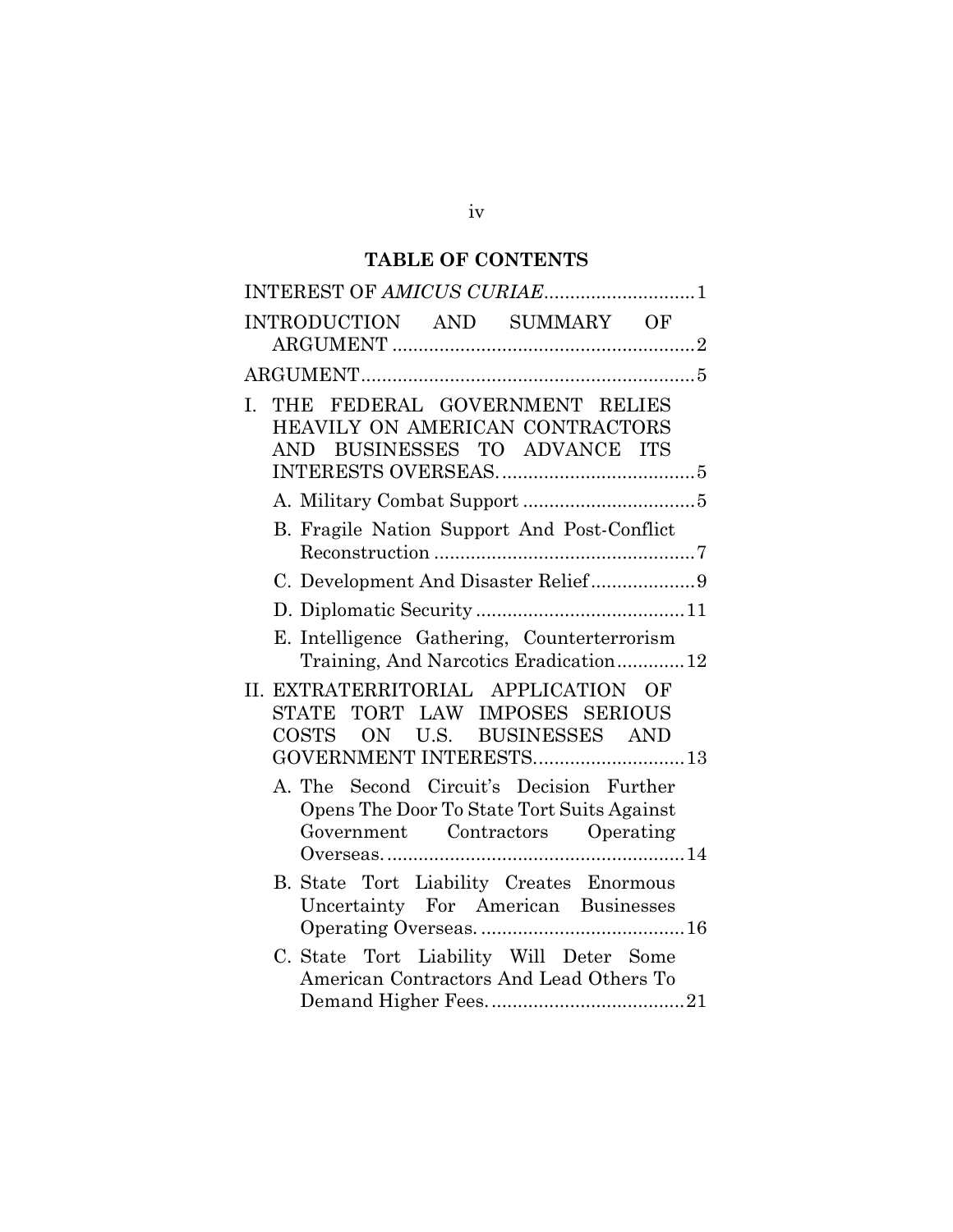|  | D. State Tort Liability Undermines Vital |  |
|--|------------------------------------------|--|
|  | Government Operations And Impinges On    |  |
|  |                                          |  |
|  |                                          |  |

v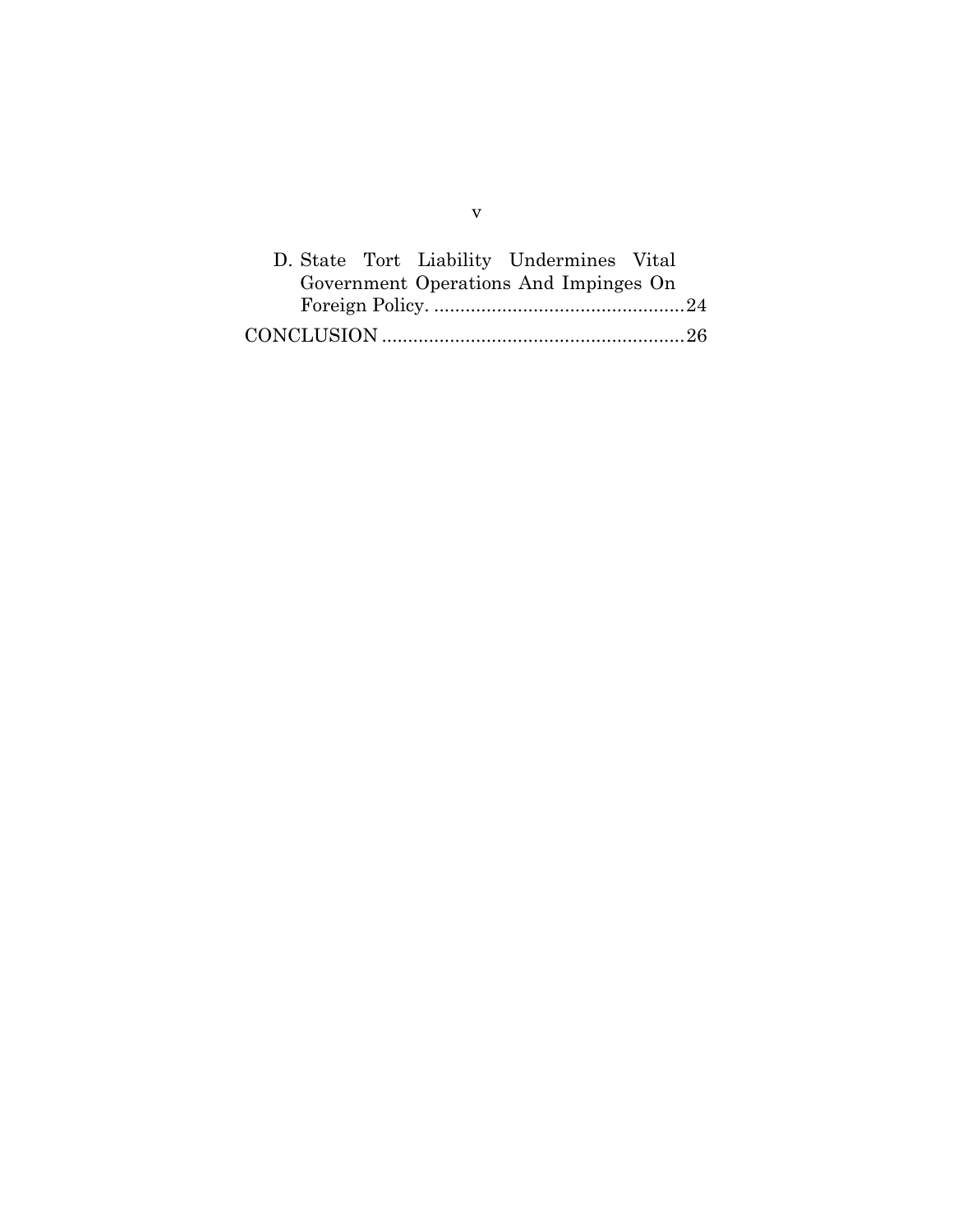## **TABLE OF AUTHORITIES**

## **CASES:**

| Abdullahi v. Pfizer, Inc.,                                                                                      |
|-----------------------------------------------------------------------------------------------------------------|
| Al Shimari v. CACI Int'l, Inc.,                                                                                 |
| American Ins. Ass'n v. Garamendi,                                                                               |
| Atlantic Marine Constr. Co. v. U.S. Dist.<br>Court for W. Dist. of Tex.,                                        |
| Bixby v. KBR, Inc.,                                                                                             |
| Boyle v. United Technologies Corp.,                                                                             |
| $Cloyd$ v. $KBR$ , Inc.,<br>536 F. Supp. 3d 113 (S.D. Tex. 2021)  15, 9<br>--- F. Supp. 3d ---, 2021 WL 5494685 |
| Crosby v. National Foreign Trade Council,                                                                       |
| Doe v. Exxon Mobil Corp.,                                                                                       |

vi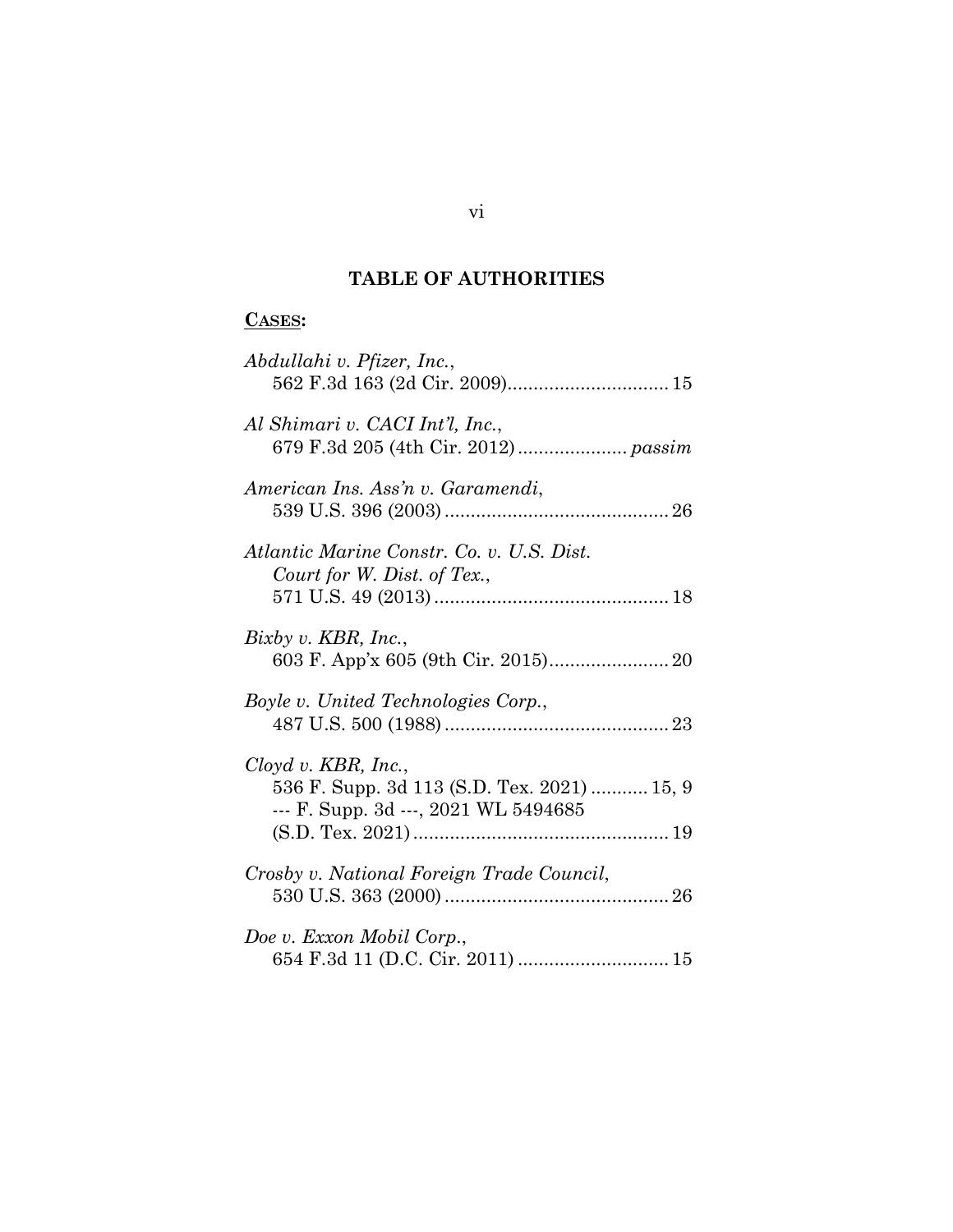| Filarsky v. Delia,                                                                                                                                                     |
|------------------------------------------------------------------------------------------------------------------------------------------------------------------------|
| Harlow v. Fitzgerald,                                                                                                                                                  |
| Harris v. Kellogg Brown & Root Servs., Inc.,<br>878 F. Supp. 2d 543 (W.D. Pa. 2012) 25<br>724 F.3d 458 (3d Cir. 2013) 18, 25<br>151 F. Supp. 3d 600 (W.D. Pa. 2015) 18 |
| Hencely v. Fluor Corp.,<br>--- F. Supp. 3d ---, 2021 WL 3568397                                                                                                        |
| In re KBR Inc., Burn Pit Litig.,<br>268 F. Supp. 3d 778 (D. Md. 2017)  19, 25                                                                                          |
| Kiobel v. Royal Dutch Petroleum Co.,                                                                                                                                   |
| Loquasto v. Fluor Corp.,<br>512 F. Supp. 3d 728 (N.D. Tex. 2021) 16                                                                                                    |
| Nestlé USA, Inc. v. Doe,                                                                                                                                               |
| Norat v. Fluor Intercontinental, Inc.,<br>No. 6:16-cv-00603-BHH, 2018 WL<br>1382666 (D.S.C. Mar. 19, 2018) 16                                                          |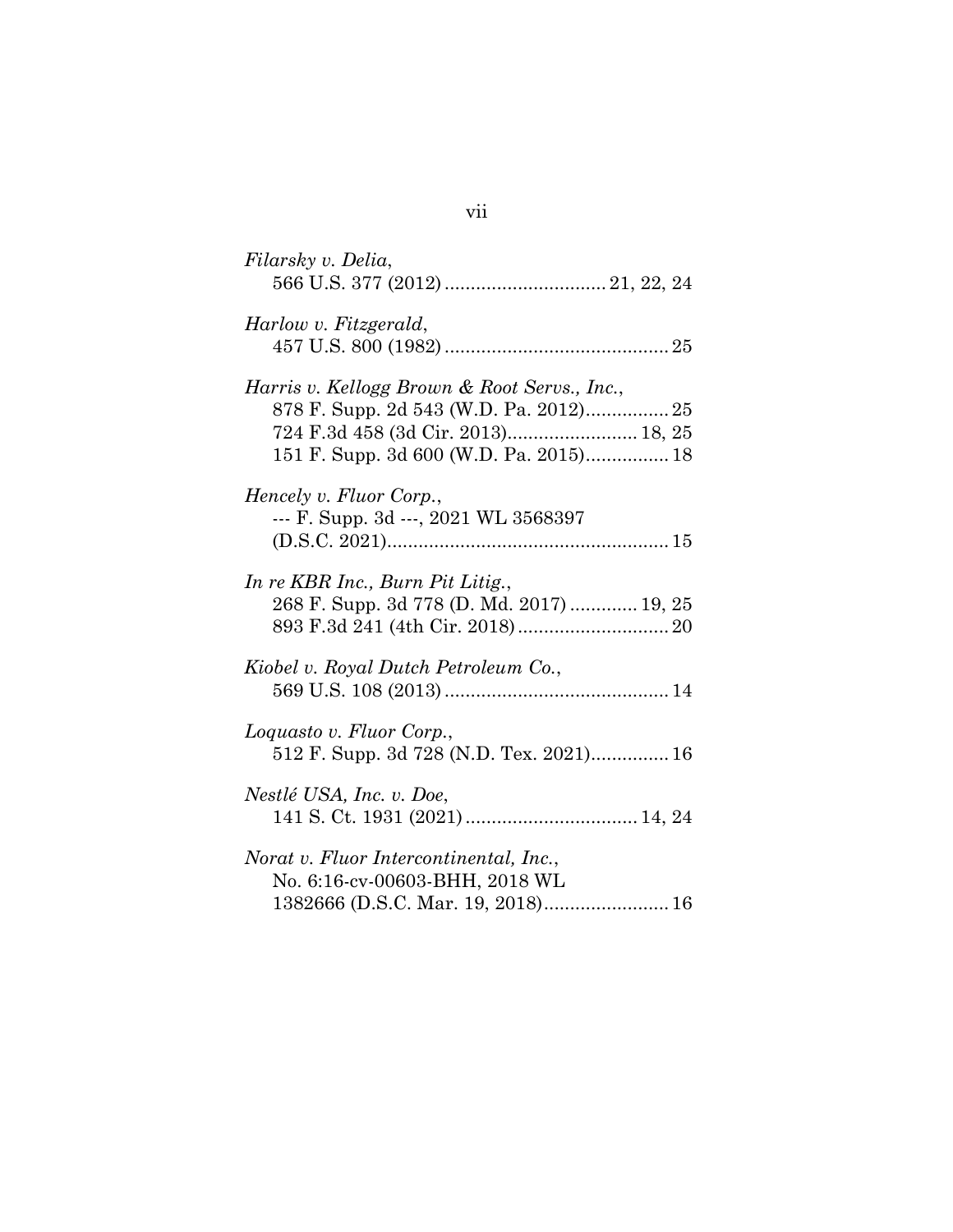## viii

| Presbyterian Church of Sudan v. Talisman                         |
|------------------------------------------------------------------|
| <i>Energy, Inc.,</i>                                             |
|                                                                  |
|                                                                  |
| Saleh v. Titan Corp.,<br>580 F.3d 1 (D.C. Cir. 2009)  22, 23, 24 |
| Stencel Aero Eng'g Corp. v. United States,                       |
|                                                                  |
| Zschernig v. Miller,                                             |
|                                                                  |

## **CONSTITUTION:**

| U.S. CONST. |  |
|-------------|--|
|             |  |
|             |  |
|             |  |

## **Other Authorities:**

| Chandrasekaran, Rajiv & Scott Higham, |  |
|---------------------------------------|--|
| Access to Afghan Projects to Be Lost, |  |
|                                       |  |
| Counternarcotics Contracts in Latin   |  |
| America: Hearing Before the Ad Hoc    |  |
| Subcomm. On Contracting Oversight of  |  |
| the S. Comm. on Homeland Security and |  |
| Governmental Affairs, 111th Cong.     |  |
|                                       |  |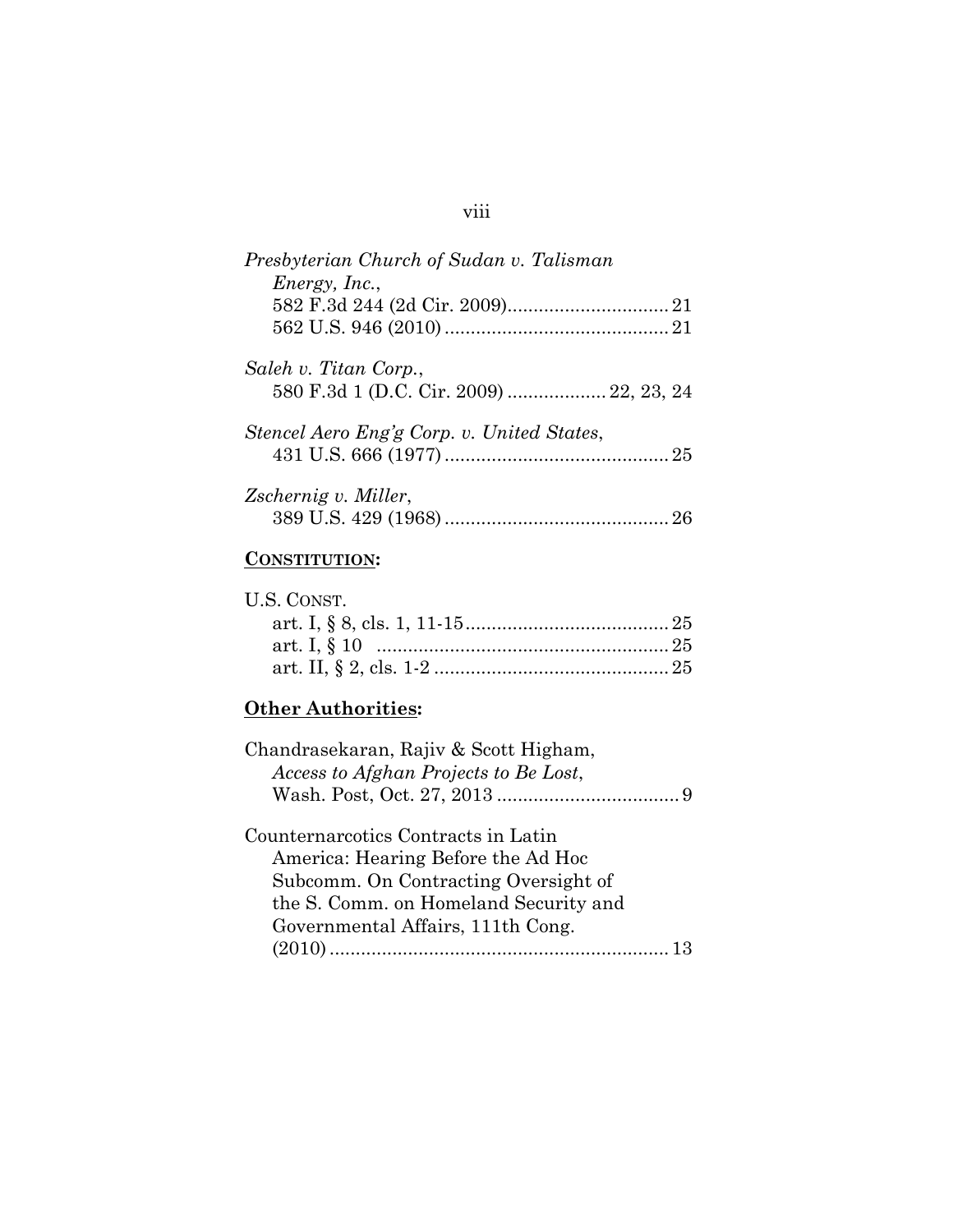| Crawford, Jamie, For Contractors Who Stay,<br>It "Is Not Going To Be Easy"; Thousands |
|---------------------------------------------------------------------------------------|
| Left in Iraq Will Navigate Complex                                                    |
|                                                                                       |
| Detsch, Jack, Report: Departure of Private                                            |
| Contractors Was a Turning Point in                                                    |
| <i>Afghan Military's Collapse</i> , Foreign                                           |
|                                                                                       |
| Florey, Katherine, State Courts, State                                                |
| <i>Territory, State Power: Reflections on the</i>                                     |
| <i>Extraterritoriality Principle in Choice of</i>                                     |
| Law and Legislation, 84 Notre Dame L.                                                 |
|                                                                                       |
| Florey, Katherine, State Law, U.S. Power,                                             |
| Foreign Disputes: Understanding the                                                   |
| <i>Extraterritorial Effects of State Law in</i>                                       |
| <i>the Wake of Morrison v. National</i>                                               |
| Australia Bank, 92 B.U. L. Rev. 535                                                   |
|                                                                                       |
|                                                                                       |
| Goldsmith, Jack L. & Alan O. Sykes, Lex                                               |
| Loci Delictus and Global Economic                                                     |
| <i>Welfare:</i> Spinozzi v. ITT Sheraton Corp.,                                       |
|                                                                                       |
| Gordon, Michael R., Civilians to Take U.S.                                            |
| Lead After Military Leaves Iraq, N.Y.                                                 |
|                                                                                       |

## ix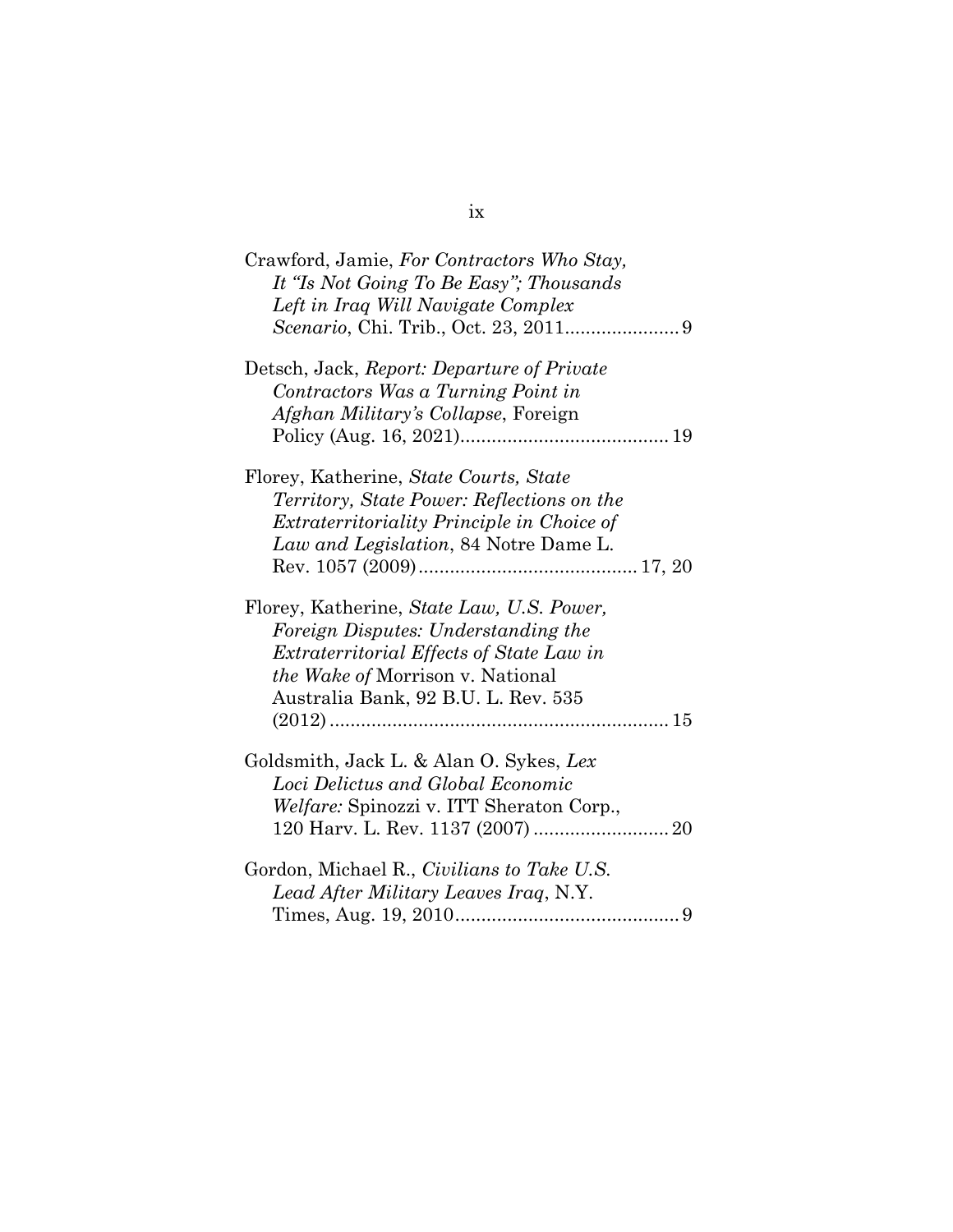| Kendall, Brent, Contractor's Torture<br>Settlement a Milestone; Payment of \$5.28<br>Million to Resolve Abuse Claims at Abu<br>Ghraib in Iraq Underscores Legal Risks<br>for Firms in War Zones, Wall St. J., Jan. |
|--------------------------------------------------------------------------------------------------------------------------------------------------------------------------------------------------------------------|
| Kobrin, Stephen J., <i>Oil and Politics:</i><br>Talisman Energy and Sudan, 36 N.Y.U.                                                                                                                               |
| Learning from Iraq: A Final Report from the<br>Special Inspector General for Iraq<br>Reconstruction: Hearing Before the<br>Subcomm. On the Middle East and<br>North Africa of the H. Foreign Affairs               |
| Meyer, Jeffrey A., <i>Extraterritorial Common</i><br>Law: Does the Common Law Apply                                                                                                                                |
| Morgenstern, Emily M., Cong. Rsch. Serv.<br>IF10261, U.S. Agency for International<br>Development: An Overview (Aug. 14,                                                                                           |
| <b>OPIC, Annual Report on Development</b>                                                                                                                                                                          |
| Peters, Heidi M., Cong. Rsch. Serv. IF10600,<br>Defense Primer: Department of Defense                                                                                                                              |

x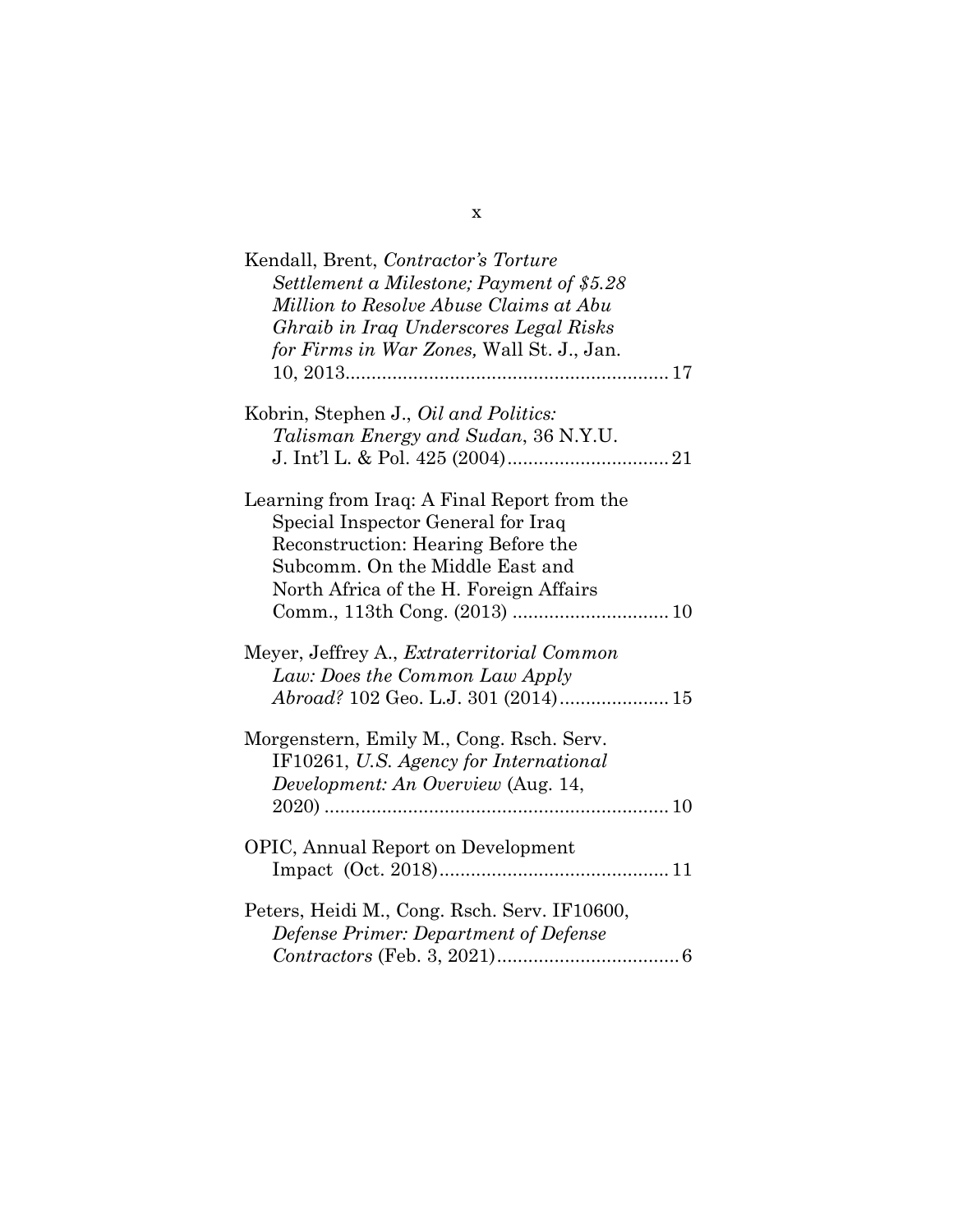| Quinn, Andrew, Security Contractors Filling         |
|-----------------------------------------------------|
| Big Void; State Department Doubling the             |
| Ranks to Protect Civilians, Chi. Trib.,             |
|                                                     |
|                                                     |
| Schwartz, Moshe & Jennifer Church, Cong.            |
| Rsch. Serv. R43074, Department of                   |
| Defense's Use of Contractors to Support             |
| Military Operations: Background,                    |
|                                                     |
| Analysis, and Issues for Congress (2013)  6, 7      |
|                                                     |
| Sheridan, Mary Beth & Dan Zak, In Iraq,             |
| It's Crunch Time for the State                      |
|                                                     |
|                                                     |
| Sykes, Alan O., Corporate Liability for             |
| Extraterritorial Torts Under the Alien              |
| Tort Statute and Beyond: An Economic                |
| <i>Analysis</i> , 100 Geo. L.J. 2161 (2012)  19, 23 |
|                                                     |
| Tarnoff, Curt, Cong. Rsch. Serv. R44117,            |
| U.S. Agency for International                       |
| Development (USAID): Background,                    |
|                                                     |
|                                                     |
| Tiersky, Alex & Susan B. Epstein, Cong.             |
| Rsch. Serv. R42834, Securing U.S.                   |
| Diplomatic Facilities and Personnel                 |
| Abroad: Background and Policy Issues                |
| 12                                                  |
|                                                     |

## xi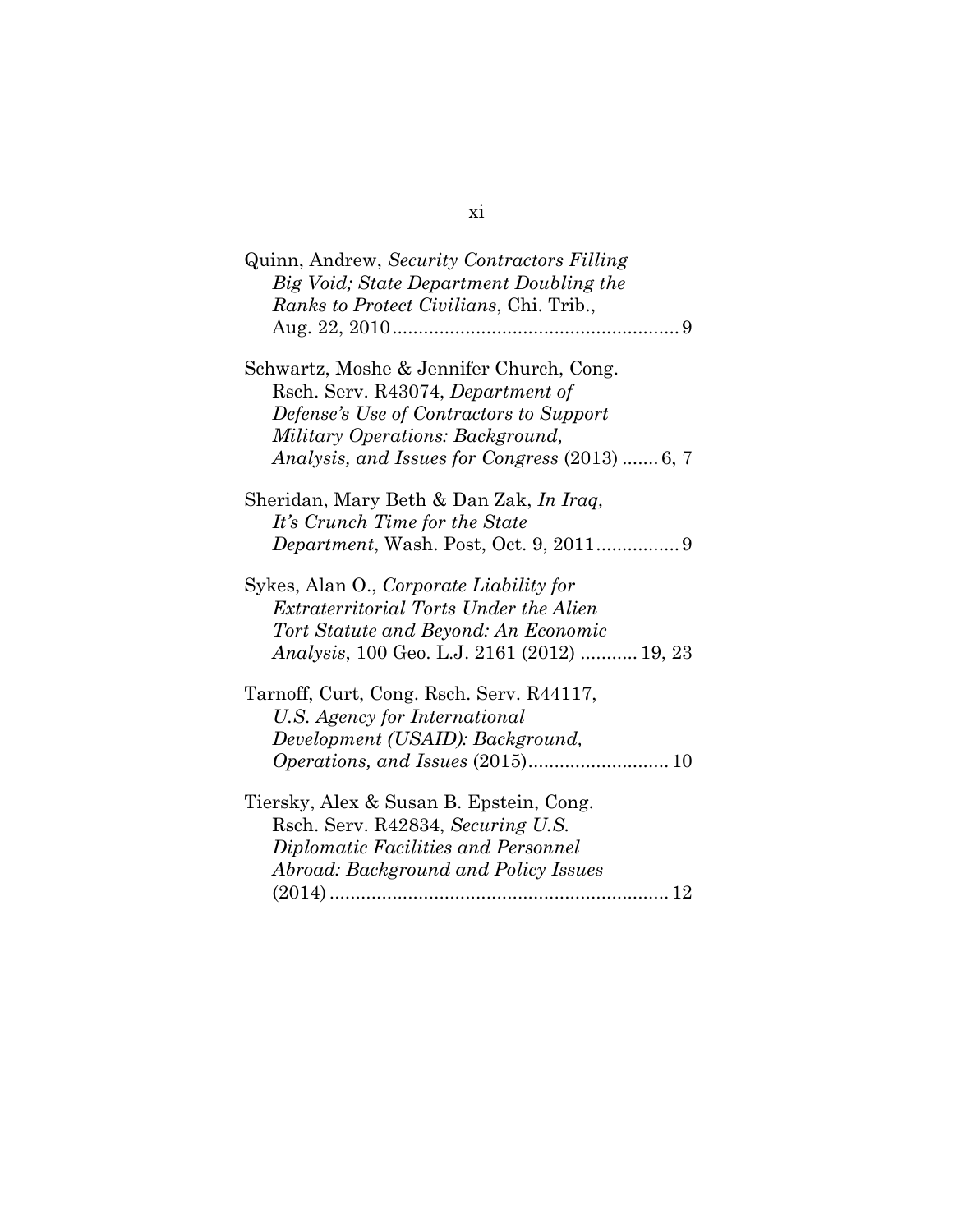| U.S. Dep't of Commerce, The U.S. Litigation<br><b>Environment and Foreign Direct</b><br><i>Investment, Supporting U.S.</i><br>Competitiveness by Reducing Legal Costs |
|-----------------------------------------------------------------------------------------------------------------------------------------------------------------------|
| U.S. Dep't of Defense, Contractor Support of<br>U.S. Operations in the USCENTCOM                                                                                      |
| U.S. Dep't of Defense, <i>Quadrennial Defense</i>                                                                                                                     |
| U.S. Dep't of State, United States Strategy to<br><b>Prevent Conflict and Promote Stability</b>                                                                       |
| U.S. Gov't Accountability Off., GAO-03-946,<br>Foreign Assistance: Strategic Workforce<br>Planning Can Help USAID Address                                             |
| USAID, Private-Sector Engagement Policy  11                                                                                                                           |
|                                                                                                                                                                       |
| Whitlock, Craig, Contractors Run U.S.<br>Spying Missions in Africa, Wash. Post,                                                                                       |
| Whitlock, Craig, U.S. Trains African<br>Soldiers for Somali Mission, Wash. Post,                                                                                      |

## xii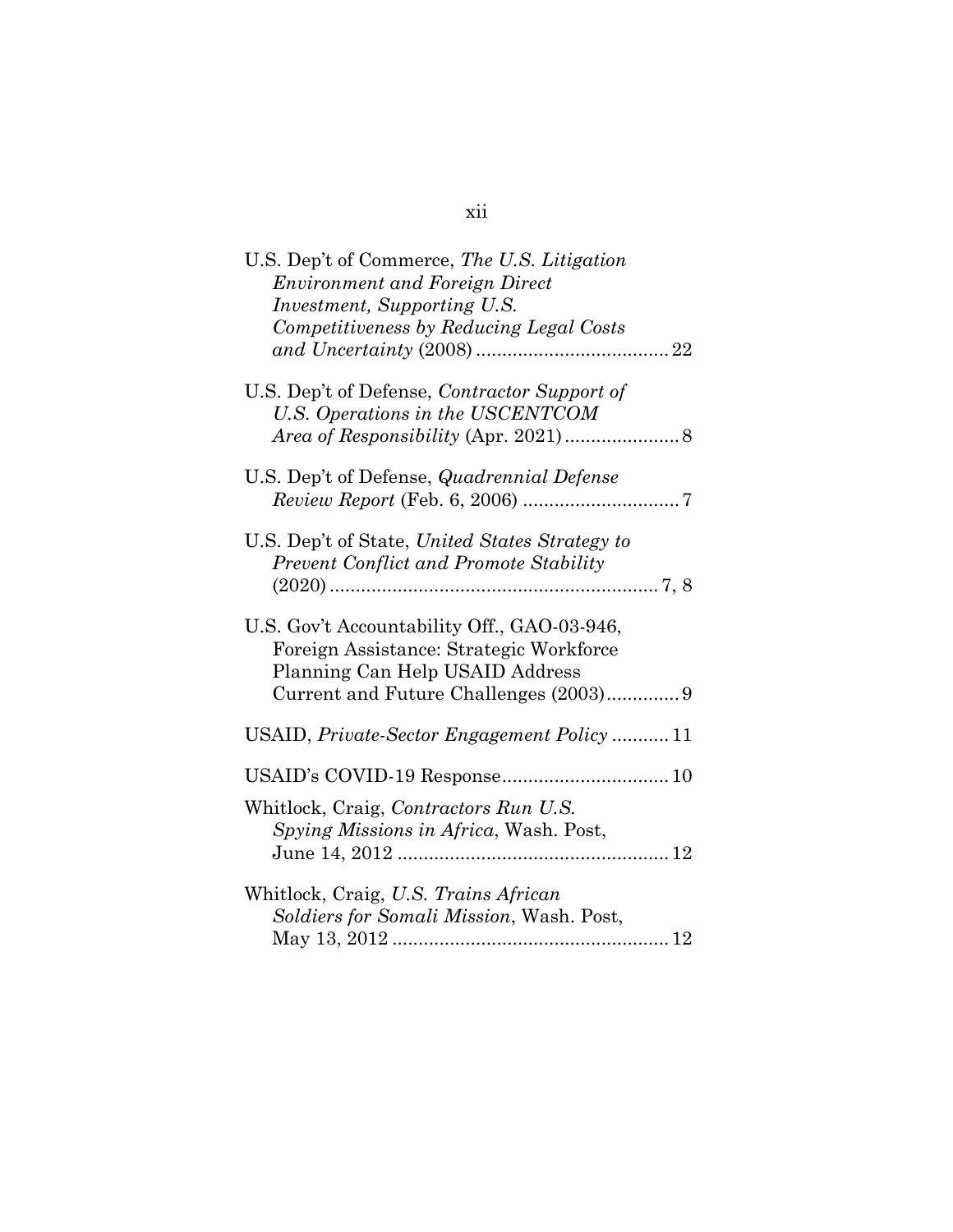#### **INTEREST OF** *AMICUS CURIAE***<sup>1</sup>**

The Chamber of Commerce of the United States of America ("Chamber") respectfully submits this brief as *amicus curiae* in support of the petition.

The Chamber is the world's largest business federation. It represents approximately 300,000 direct members and indirectly represents the interests of more than three million companies and professional organizations of every size, in every industry sector, and from every region of the country. An important function of the Chamber is to represent its members' interests in matters before Congress, the Executive Branch, and the courts, including this Court. To that end, the Chamber regularly files *amicus curiae* briefs in cases that raise issues of concern to the nation's business community, such as the foreign application of domestic law. *See, e.g.*, *Nestlé USA, Inc. v. Doe*, No. 19-416; *Kellogg Brown & Root Servs., Inc. v. Harris*, No. 13-817; *Kiobel v. Royal Dutch Petroleum Co.*, No. 10-1491.

The Chamber has a direct and substantial interest in the issues presented in this case and in the appropriate application of state tort law to overseas business conduct more broadly. The accident in this case was profoundly tragic, and the Chamber takes no position on the factual issues. The Chamber addresses only whether it is appropriate for courts to apply

<sup>1</sup> Pursuant to Supreme Court Rule 37.6, *amicus curiae* states that no counsel for any party authored this brief in whole or in part and no entity or person, aside from *amicus curiae*, its members, or its counsel, made any monetary contribution intended to fund the preparation or submission of this brief.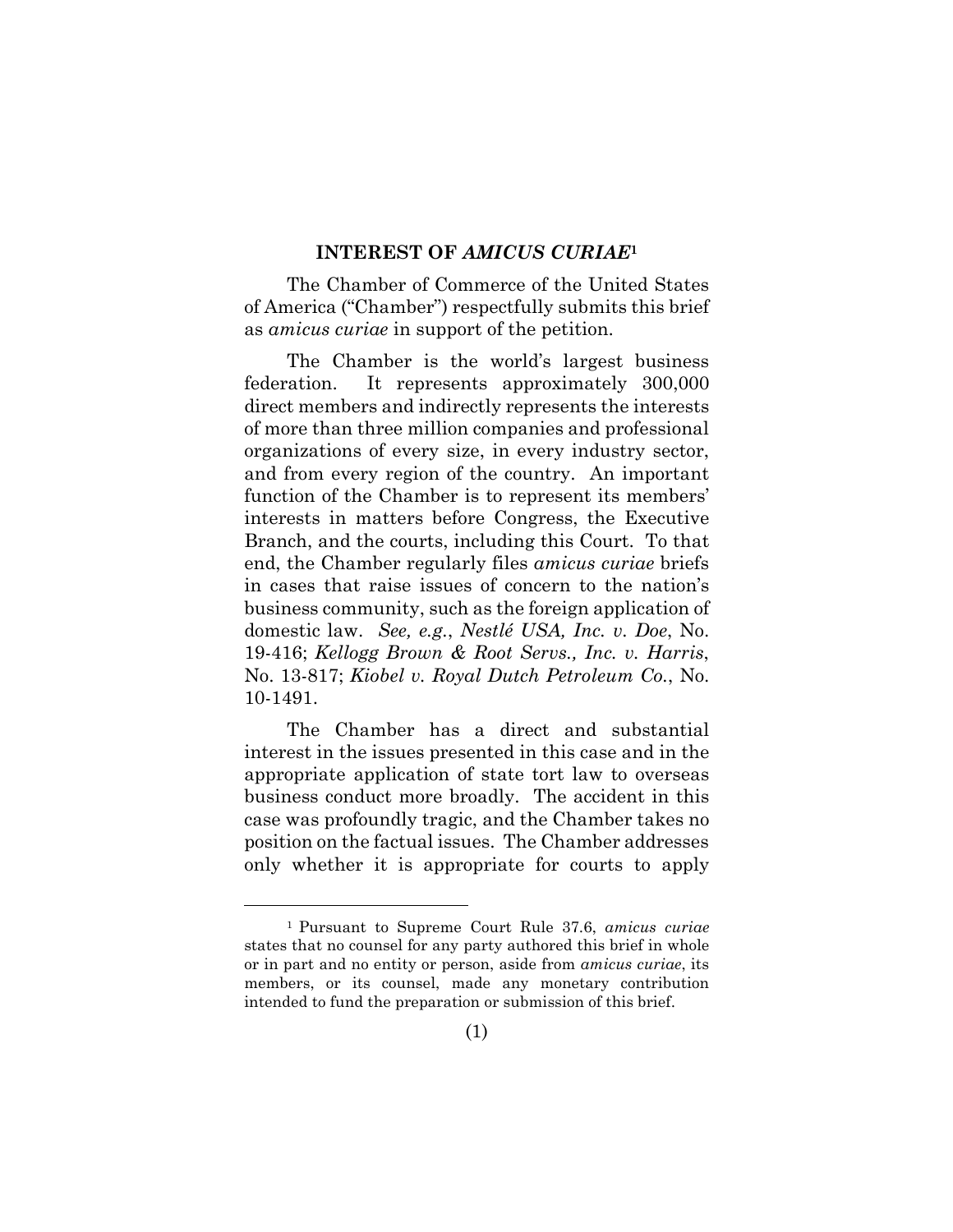domestic state tort law to the operations of federal contractors working outside the United States. Applying state tort law to overseas operations poses thorny problems in the military context and other circumstances where important federal interests are also implicated.

The issue has become increasingly important in recent years, as courts have allowed state-law challenges against contractors operating overseas to proceed in federal court notwithstanding the Federal Tort Claims Act's ("FTCA") combatant-activities exception. The Second Circuit's ruling here is part of this pernicious trend, which will continue unabated absent this Court's intervention. Claims in these cases invariably implicate issues of U.S. military and foreign policy in conflict, post-conflict, and development areas throughout the world. This brief describes the vast scope of public-private partnerships involving the federal government and business interests abroad, as well as the threats those relationships face from the overseas application of state tort law.

## **INTRODUCTION AND SUMMARY OF ARGUMENT**

The federal government has long relied heavily on private contractors to carry out military and civilian operations overseas. For instance, contractors have provided critical support to the Armed Forces for construction, transport, and other tasks historically assigned to service members. Contractors also have played a key role in efforts such as post-war reconstruction, economic development, disaster relief,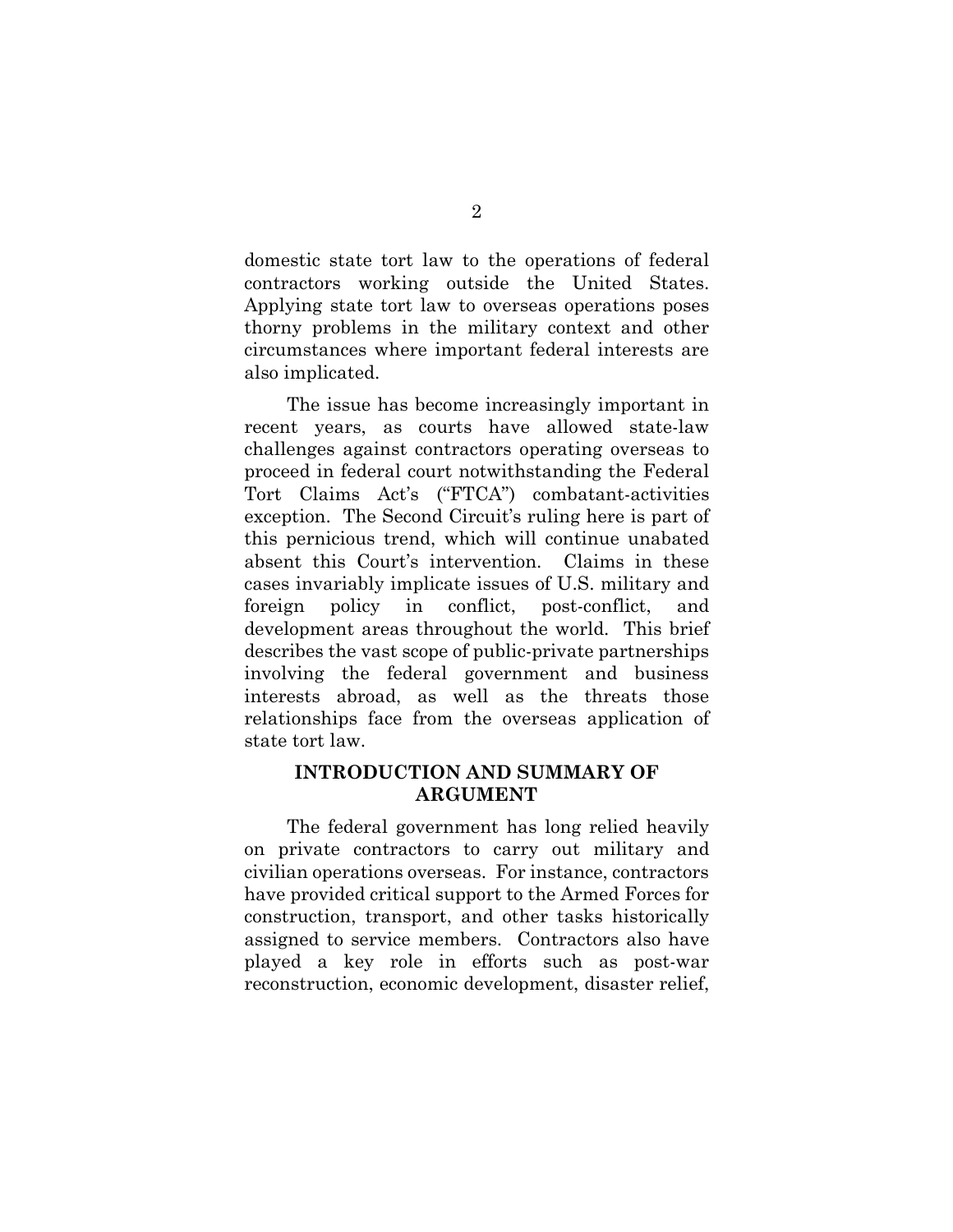diplomatic security, intelligence operations, and counterterrorism initiatives.

Plaintiffs wishing to sue American companies operating overseas have turned increasingly to statelaw claims in the wake of this Court's decisions limiting the application of federal law to overseas conduct. Although plaintiffs have long paired Alien Tort Statute ("ATS") claims together with state-law claims, the Court has curtailed the application of the ATS to injuries occurring overseas. At the same time, federal courts of appeals have opened the courthouse door to state-law claims against federal government contractors operating overseas by distorting the preemption standard under the FTCA's combatantactivities exception. Each circuit to address the issue has articulated a different test for analyzing FTCA preemption in this context. *See* Pet. 14-19. Nevertheless, each standard is "both imprecise and too narrow," *id.* at 20 (quoting U.S. Br. 14, *Kellogg Brown & Root Servs., Inc. v. Harris*, No. 13-817), and has improperly allowed many suits challenging overseas activity to go forward, *see* Pet. 15, 17-18.

The Second Circuit's decision below opens that door even further, and imprudently encourages the pursuit of state-law tort claims for the overseas conduct of federal contractors. Those claims have proliferated in recent years, as the disarray in the circuits has persisted without this Court's intervention.

The result poses a significant threat to the federal government's critical ability to partner with private contractors. Federal courts are saddled with the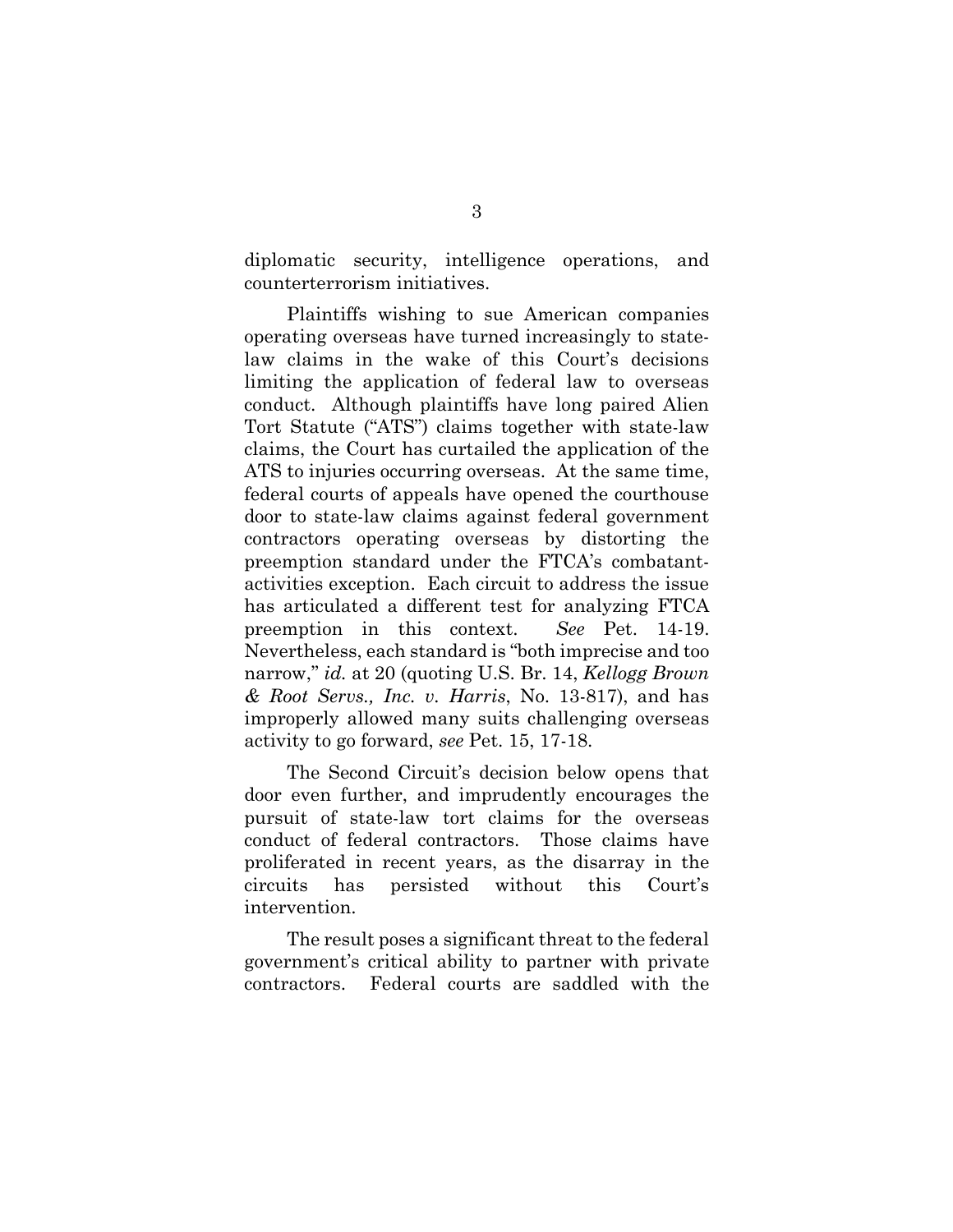burden of deciding which of fifty different state-law regimes governs in a given case and then applying that law to overseas conduct. That choice-of-law issue creates enormous uncertainty for American businesses seeking to bid on overseas contracts because they cannot intelligently assess the nature or extent of potential liability. And the scope of that liability, and any related discovery, can be substantial. The specter of massive liability and sensitive discovery (often concerning events occurring in remote areas overseas) places enormous settlement pressure on these contractors.

That pressure and uncertainty inevitably will continue to raise the cost of contracting with the federal government abroad and likely deter many businesses (particularly smaller companies) from entering into such contracts at all. As a result, the federal government faces a reduced pool of candidates and higher rates to cover any remaining contractors' increased insurance premiums and potential liability costs.

In addition to limiting American business opportunities and ultimately costing American taxpayers, application of state law to overseas conduct risks undue and unwarranted interference with critical government projects and impingement on the Nation's foreign affairs prerogatives. Plaintiffs can be expected to file state tort lawsuits against not only businesses partnering with the U.S. military, but also companies working to promote diplomatic, humanitarian, peacemaking, and economic development opportunities overseas. Such lawsuits risk frustrating the federal government's interest in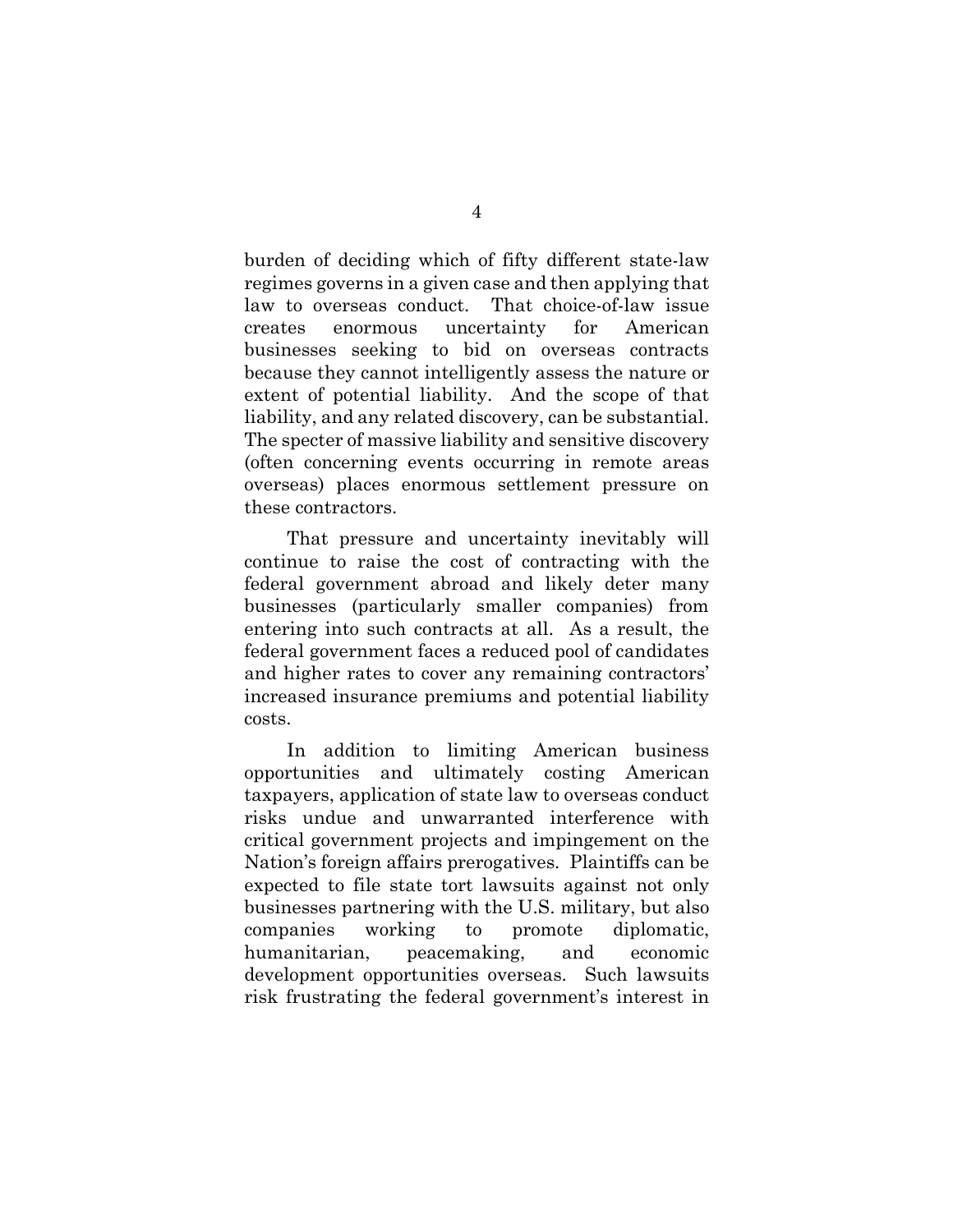providing aid and support abroad, particularly to developing nations.

Federal contractors and businesses operating abroad further the Nation's interests in the world's most fragile and high-risk regions. Those interests are at their apex when (as in this case) those companies partner with the federal government in armed conflict, peacemaking, and diplomatic efforts. State tort law is an ill fit for disputes that arise in those circumstances. These concerns demand the Court's prompt attention.

#### **ARGUMENT**

## **I. THE FEDERAL GOVERNMENT RELIES HEAVILY ON AMERICAN CONTRACTORS AND BUSINESSES TO ADVANCE ITS INTERESTS OVERSEAS.**

To appreciate the breadth and magnitude of the consequences flowing from application of state tort law to overseas conduct, it is helpful first to survey the many challenging contexts in which American contractors and businesses partner to further American governmental interests. Those partnerships arise in a number of critical areas, ranging from battlefield combat support and diplomatic security to peacemaking, post-conflict reconstruction, and economic development efforts.

#### **A. Military Combat Support**

Throughout its history, the U.S. Department of Defense ("DOD") has depended on civilian contractors to support overseas military operations. That reliance increased sharply in the wake of the Cold War, as the cessation of the draft combined with defense budget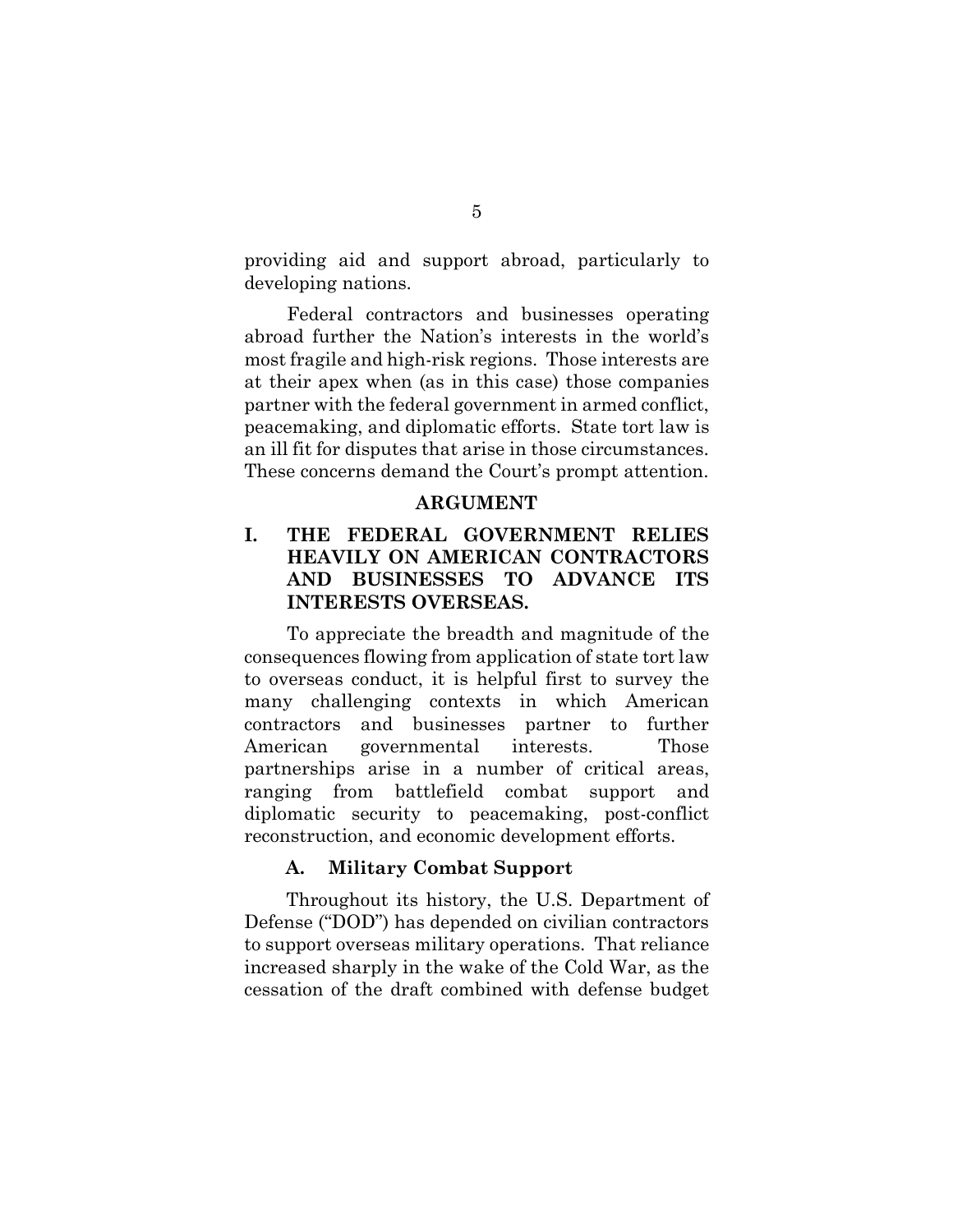cuts resulted in a substantial reduction in the size of the U.S. Armed Forces, leading the U.S. military to turn to private contractors. The result has been that contractors now perform many combat duties previously assigned to service members, including constructing and maintaining facilities, transporting supplies and personnel, providing life support to service members on the battlefield, and executing numerous other tasks in active war zones. Using contractors provides DOD with many benefits, including: "freeing up uniformed personnel to focus on military-specific activities; providing supplemental expertise in specialized fields, such as linguistics or weapon systems maintenance; and providing surge capabilit[ies] to quickly deliver critical support functions."<sup>2</sup>

The recent conflicts in Afghanistan and Iraq, and the global war on terror, illustrate the central role that contractors have long played in supporting U.S. troops in areas of armed conflict. Contractors made up 50 percent or more of the total DOD presence in Afghanistan and Iraq.3 For instance, reports showed that over 100,000 DOD contractor personnel (in addition to over 65,000 U.S. troops) were present in

<sup>2</sup> *See* Heidi M. Peters, Cong. Rsch. Serv. IF10600, *Defense Primer: Department of Defense Contractors* 1 (Feb. 3, 2021) ("*Defense Primer*"); Moshe Schwartz & Jennifer Church, Cong. Rsch. Serv. R43074, *Department of Defense's Use of Contractors to Support Military Operations: Background, Analysis, and Issues for Congress* 1 (2013) ("*DOD's Use of Contractors to Support Military Operations*").

<sup>3</sup> *Defense Primer*, *supra* note 2 at 1.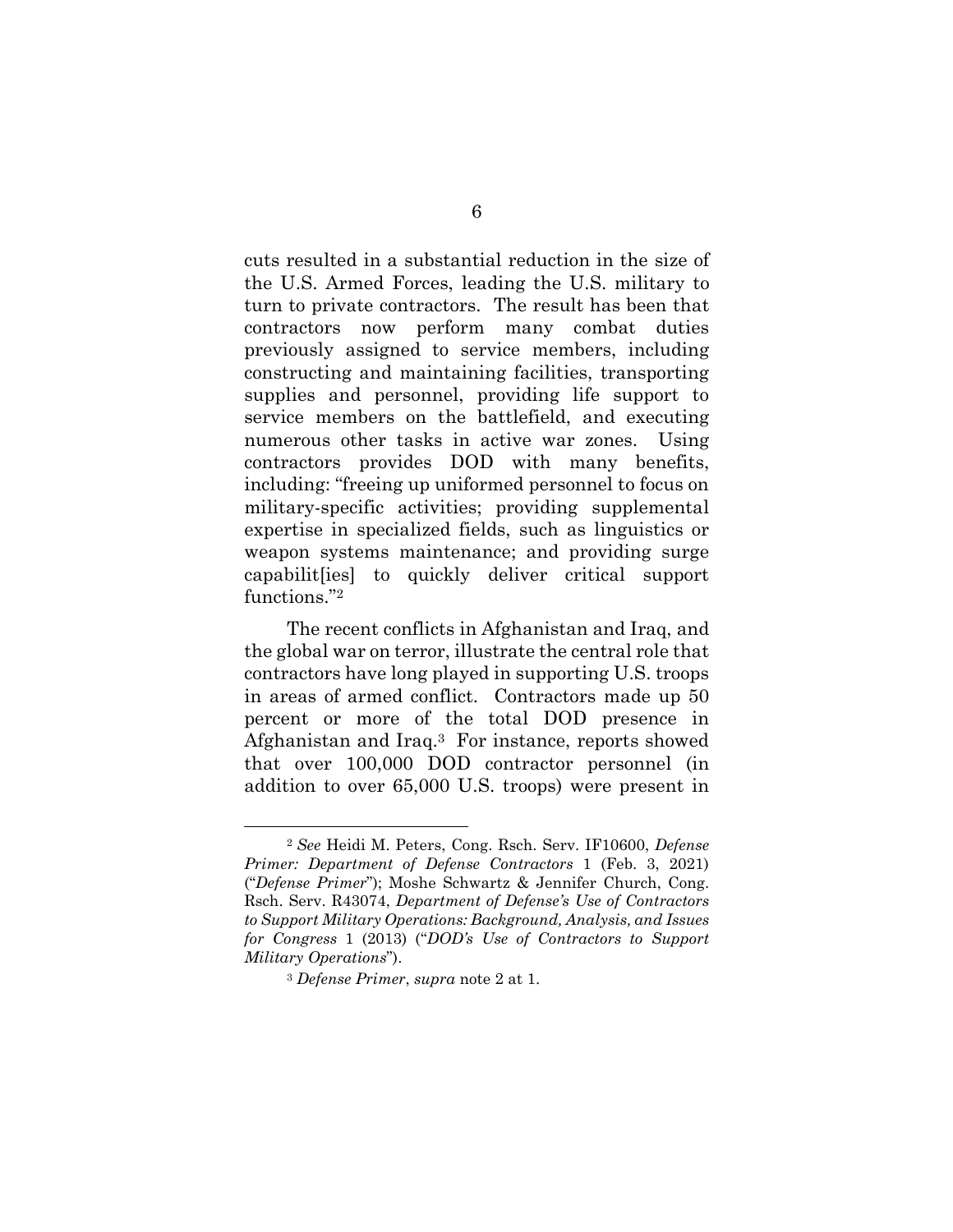Afghanistan as of March 2013, and DOD expended over \$160 billion for contractual services performed in Iraq and Afghanistan between 2007 and 2012.<sup>4</sup>

There is no reason to expect DOD's use of contractors to abate in future armed conflicts. Defense officials and analysts believe that the U.S. military cannot function effectively on the battlefield without support from private contractors.<sup>5</sup> DOD has recognized that private contractors are functionally integrated into—and an essential component of—the total military force.<sup>6</sup>

### **B. Fragile Nation Support And Post-Conflict Reconstruction**

Active military operations are only one component of our Nation's foreign policy mission. As part of its efforts to promote freedom and democracy around the globe, the federal government works to "strengthen fragile states where state weakness or failure would magnify threats to the American homeland and empower reform-minded governments, people, and civil society." <sup>7</sup> Over the past several decades, the United States has helped partner countries—including those recovering from or at risk of conflict—to become more self-reliant and

<sup>4</sup> *DOD's Use of Contractors to Support Military Operations*, *supra* note 2 at 1-2.

<sup>5</sup> *Id.*

<sup>6</sup> *See* U.S. Dep't of Defense, *Quadrennial Defense Review Report* 75 (Feb. 6, 2006).

<sup>7</sup> U.S. Dep't of State, *United States Strategy to Prevent Conflict and Promote Stability* 1, 4, 7, 14 (2020).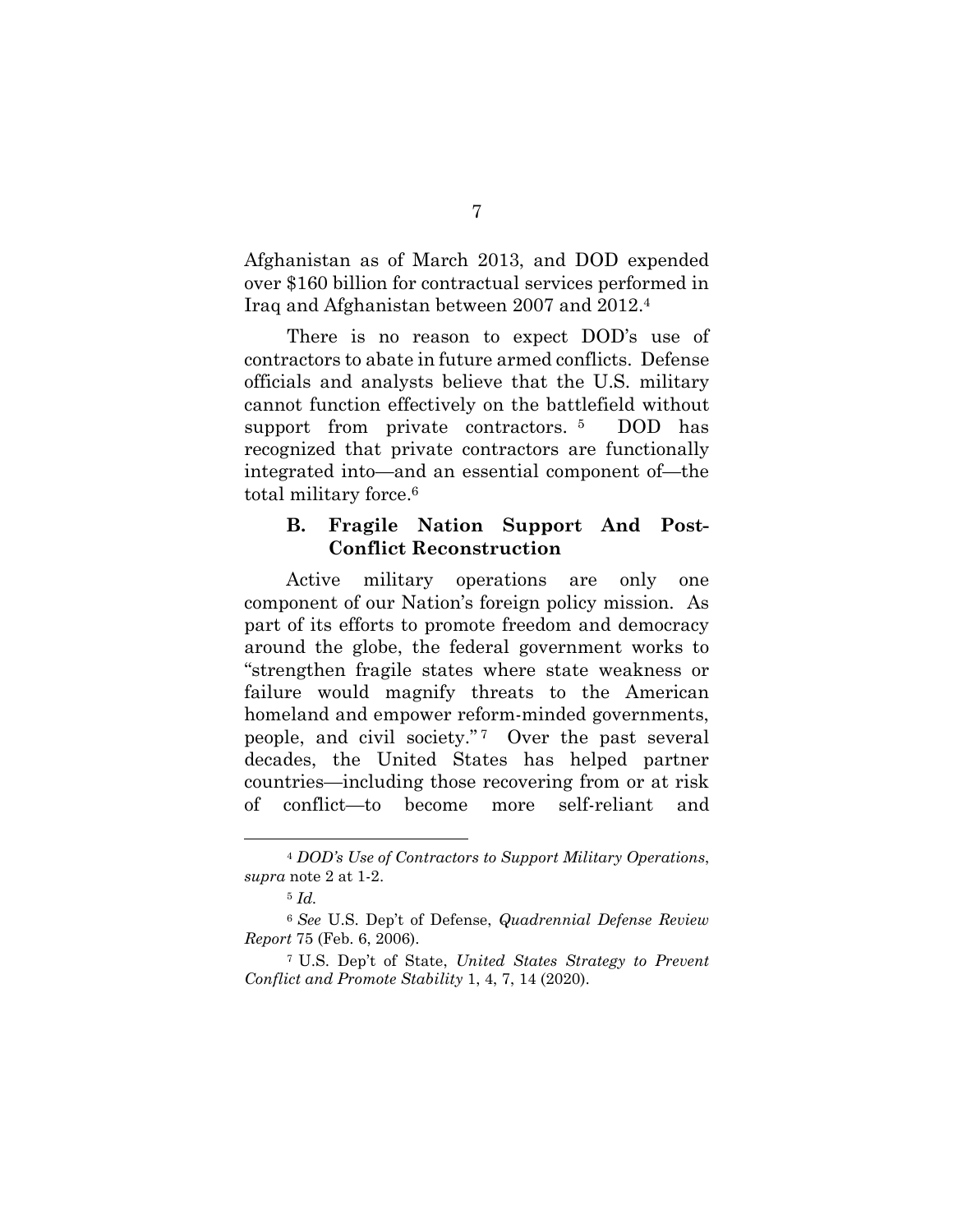democratic. U.S. Department of State ("State Department") personnel step in to help such countries "build durable mechanisms to resolve conflicts, undertake difficult reforms where needed, enhance social cohesion, build critical institutions, \*\*\* and mobilize domestic resources that can enable lasting peace, stability, and ultimately prosperity." <sup>8</sup> To achieve those objectives, the State Department relies heavily on civilian contractors and other forms of public-private partnerships.<sup>9</sup>

The post-conflict reconstruction efforts in Afghanistan and Iraq illustrate how these partnerships operate in practice. Even as active combat operations diminished, military contractors continued to play a significant role focusing on reconstruction and rebuilding in those regions. As recently as the second quarter of FY2021, over 21,000 contractor personnel remained in Afghanistan, Iraq, and Syria, performing a range of functions including security, IT and communications support, construction, social services, and medical care.10 The State Department has overseen tens of thousands of private contractors performing billions of dollars of work—including constructing and restoring infrastructure, developing new justice systems, and

<sup>8</sup> *Id.* at 7 (internal quotation marks omitted).

<sup>9</sup> *Id.* at 14.

<sup>10</sup> U.S. Dep't of Defense, *Contractor Support of U.S. Operations in the USCENTCOM Area of Responsibility* 1 (Apr. 2021).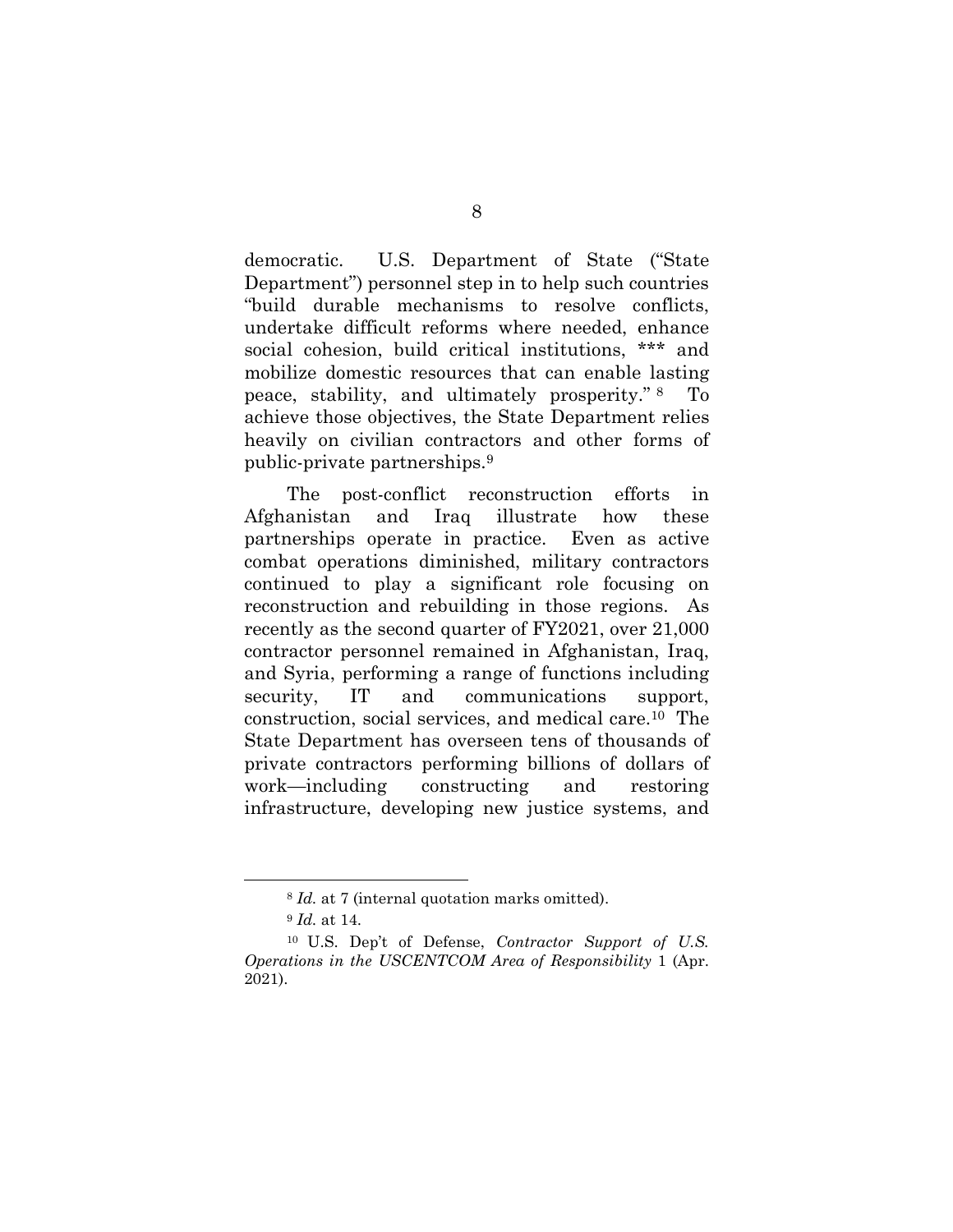protecting U.S. diplomatic officials.11 As many as 80 percent of State Department personnel performing these on-the-ground functions in Afghanistan and Iraq have been private contractors.<sup>12</sup>

#### **C. Development And Disaster Relief**

"Humanitarian and economic development assistance is an integral part of U.S. global security strategy." <sup>13</sup> The U.S. Agency for International Development ("USAID"), which operates under the authority of the State Department, "is the lead U.S. Agency for administering humanitarian and economic assistance to about 160 countries." <sup>14</sup> USAID is responsible for billions of dollars of relief and reconstruction efforts in response to natural and manmade disasters. For instance, USAID has been a leader in the global fight against the COVID-19 pandemic, and has directed more than \$9 billion in

<sup>11</sup> *See generally* Michael R. Gordon, *Civilians to Take U.S. Lead After Military Leaves Iraq*, N.Y. Times, Aug. 19, 2010, at A1; Jamie Crawford, *For Contractors Who Stay, It "Is Not Going To Be Easy"; Thousands Left in Iraq Will Navigate Complex Scenario*, Chi. Trib., Oct. 23, 2011, at 27; Andrew Quinn, *Security Contractors Filling Big Void; State Department Doubling the Ranks to Protect Civilians*, Chi. Trib., Aug. 22, 2010, at 23; Rajiv Chandrasekaran & Scott Higham, *Access to Afghan Projects to Be Lost*, Wash. Post, Oct. 27, 2013, at A01.

<sup>12</sup> Mary Beth Sheridan & Dan Zak, *In Iraq, It's Crunch Time for the State Department*, Wash. Post, Oct. 9, 2011, at A12.

<sup>13</sup> U.S. Gov't Accountability Off., GAO-03-946, Foreign Assistance: Strategic Workforce Planning Can Help USAID Address Current and Future Challenges 1 (2003).

<sup>14</sup> *Id.* at 4; *see also id.* at 2-3, 6-11, 21.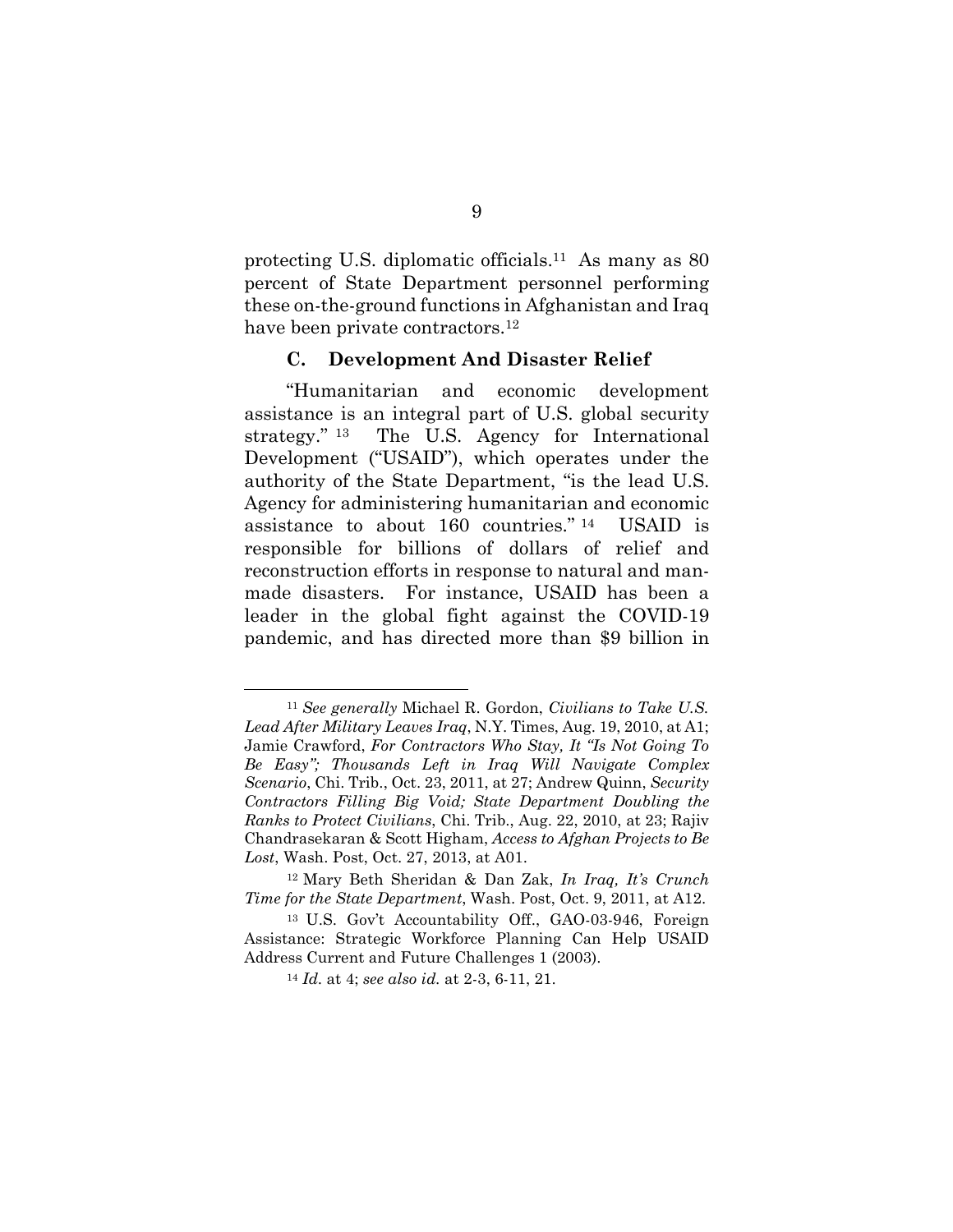pandemic-related assistance to more than 120 countries.<sup>15</sup>

Since its inception in 1962, USAID's direct-hire staff has decreased dramatically while the number of countries with USAID programs has more than doubled.16 As a result, USAID increasingly has had to rely on private contractors, who perform about 80 percent of USAID's overseas projects.<sup>17</sup>

USAID partners not only with federal contractors but also with other private companies to implement the agency's mission overseas. USAID proactively solicits private-sector involvement in its disaster relief and development efforts through a program called the Global Development Alliance. Through that program, USAID has engaged in over 2,300 private sector alliances, leveraging more than \$43 billion in public and private funds to support countries in achieving

<sup>15</sup> USAID's COVID-19 Response, https://www.usaid.gov/ coronavirus (last visited Jan. 6, 2022).

<sup>16</sup> *See* Curt Tarnoff, Cong. Rsch. Serv. R44117, *U.S. Agency for International Development (USAID): Background, Operations, and Issues* 1, 7 (2015); *see also* Emily M. Morgenstern, Cong. Rsch. Serv. IF10261, *U.S. Agency for International Development: An Overview* 2 (Aug. 14, 2020).

<sup>17</sup> *See* Learning from Iraq: A Final Report from the Special Inspector General for Iraq Reconstruction: Hearing Before the Subcomm. On the Middle East and North Africa of the H. Foreign Affairs Comm., 113th Cong. 25-26, 43 (2013).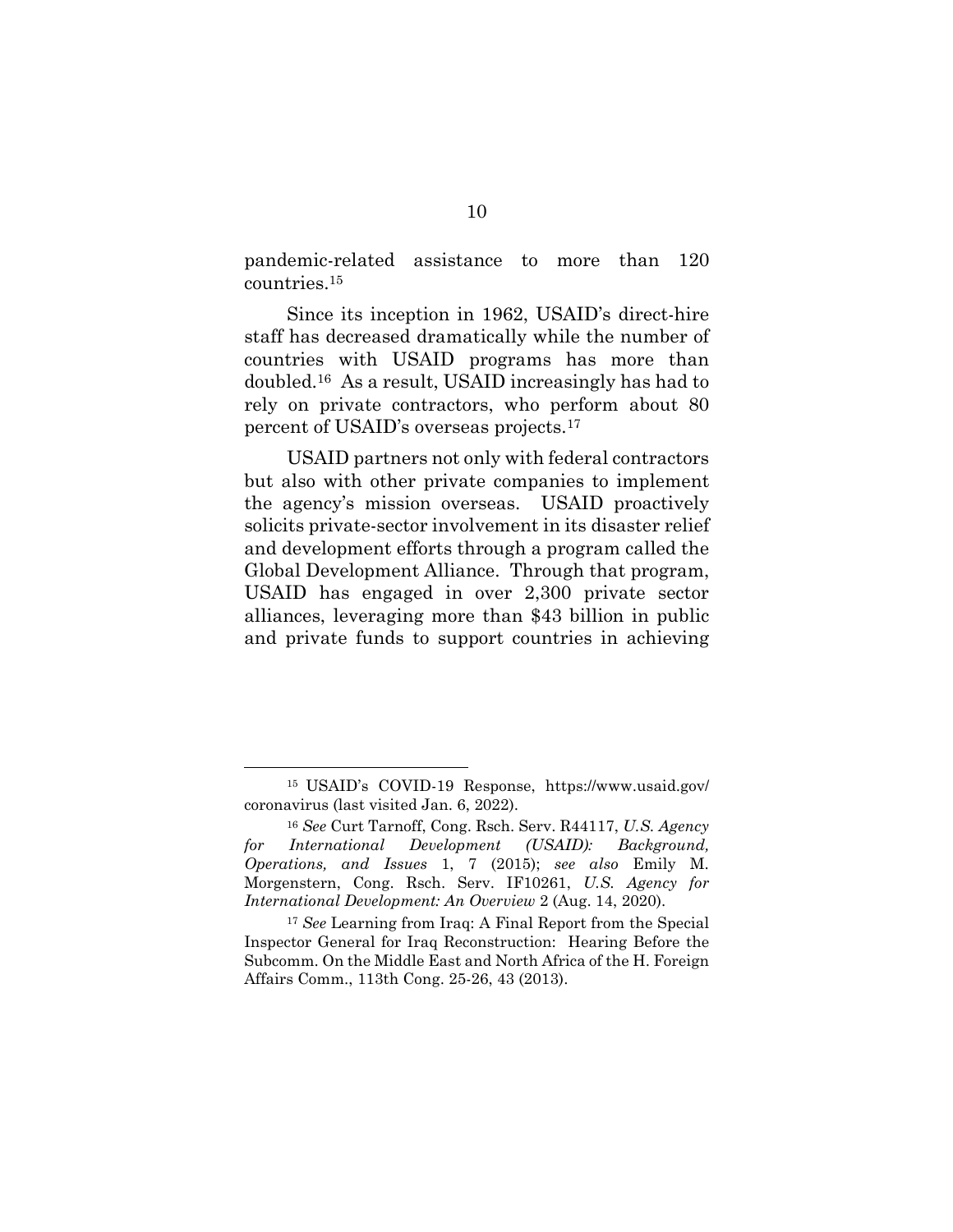"sustained development and humanitarian outcomes."<sup>18</sup>

In much the same way, the Overseas Private Investment Corporation ("OPIC"), the federal government's international development finance institution, offers loans and other forms of financial assistance to private U.S. companies to encourage them to engage in development efforts abroad (*e.g.*, helping Ukraine construct a nuclear storage facility, or supporting financial institutions in India and Costa Rica to improve women's access to capital). <sup>19</sup> Operating under the policy guidance of the Secretary of State, OPIC administers a portfolio that exceeds \$10 billion, with projects in dozens of developing and postconflict nations.<sup>20</sup>

#### **D. Diplomatic Security**

The United States maintains approximately 285 diplomatic facilities, including embassies and consulates, in both friendly and high-threat environments worldwide. The State Department Bureau for Diplomatic Security ("Diplomatic Security Bureau") has primary responsibility for safeguarding those facilities and the American diplomatic personnel

<sup>18</sup> USAID, *Private-Sector Engagement Policy* 5, available at https://www.usaid.gov/sites/default/files/documents/1865/usaid\_ psepolicy\_final.pdf (last updated Mar. 16, 2021).

<sup>19</sup> OPIC, Annual Report on Development Impact 13, 15 (Oct. 2018).

<sup>20</sup> *Id.* at 11.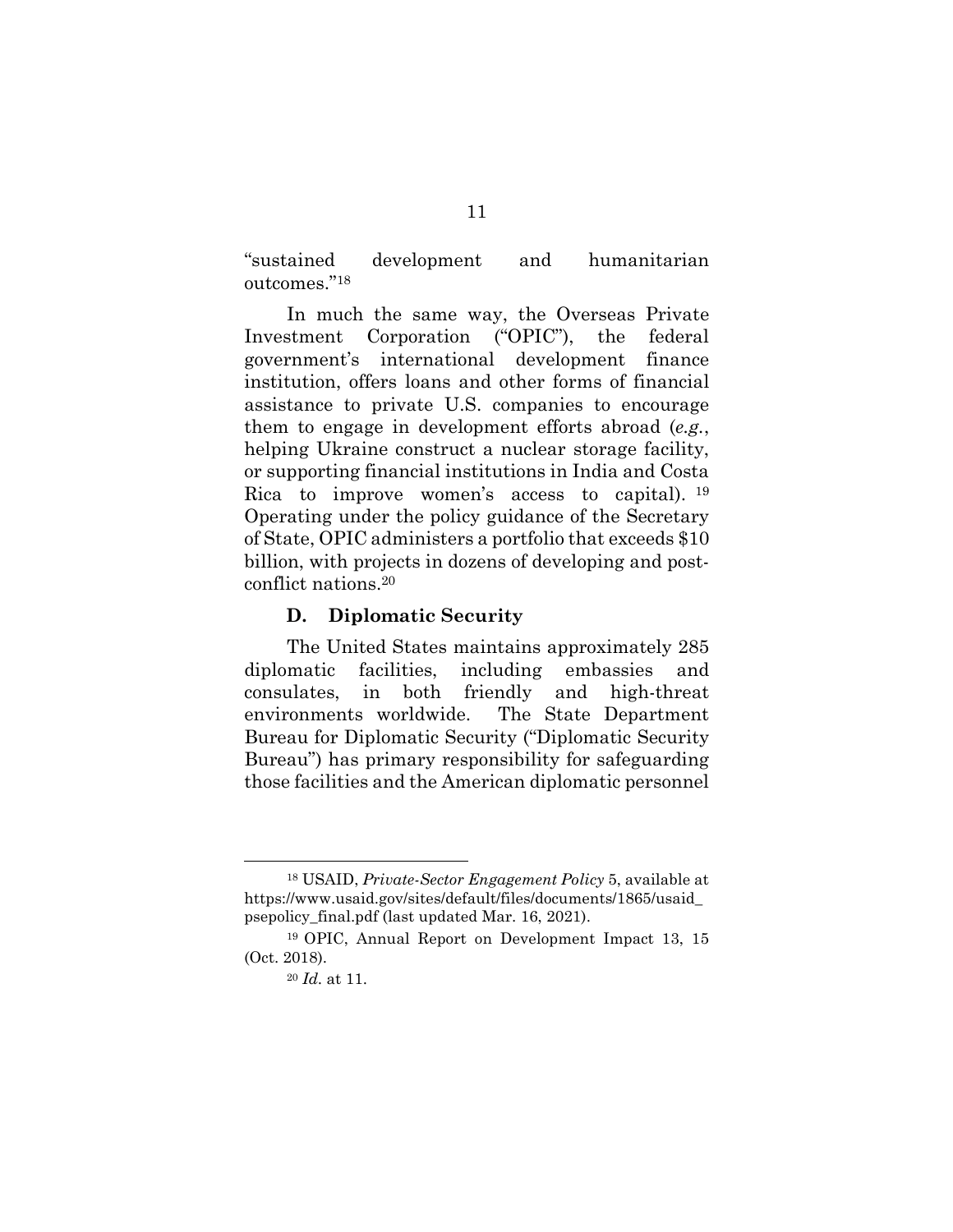deployed there (along with their accompanying family members).<sup>21</sup>

The Diplomatic Security Bureau's workload has continued to expand, in part due to the increasing frequency of attacks on overseas posts.22 Although the Bureau has doubled the size of its direct-hire workforce, it still requires substantial contractor support to meet its diplomatic security responsibilities. Approximately 90 percent of the Bureau's 34,000 employees are private contractors.<sup>23</sup>

## **E. Intelligence Gathering, Counterterrorism Training, And Narcotics Eradication**

Private contractors assist the United States in pursuing its interests abroad in additional ways. In Africa, for example, the U.S. military has outsourced air reconnaissance operations to contractors. In past missions, these contractors have supplied aircraft and surveillance gear, as well as pilots and personnel, to obtain electronic intelligence concerning terrorist organizations. Contractors have also trained Ugandan recruits to fight terrorists in Somalia, and have engaged in counternarcotics operations in South America.<sup>24</sup>

<sup>21</sup> *See* Alex Tiersky & Susan B. Epstein, Cong. Rsch. Serv. R42834, *Securing U.S. Diplomatic Facilities and Personnel Abroad: Background and Policy Issues* 1, 3-4, 7 (2014).

<sup>22</sup> *See id.* at 1, 6, 13-15.

<sup>23</sup> *Id.* at 4-5.

<sup>24</sup> *See* Craig Whitlock, *Contractors Run U.S. Spying Missions in Africa*, Wash. Post, June 14, 2012; Craig Whitlock,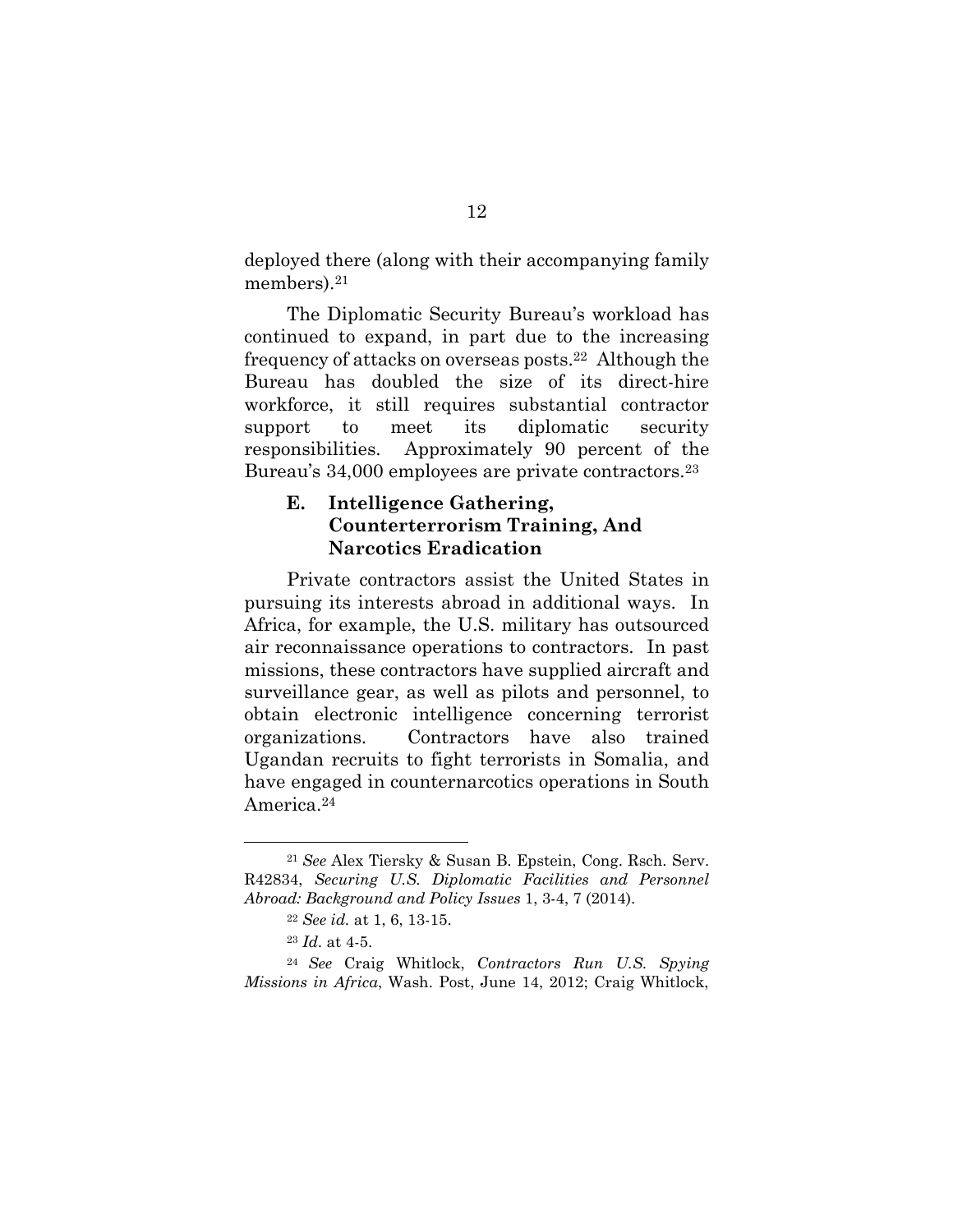#### \* \* \* \* \*

In short, American contractors and businesses further U.S. national security interests, including military, reconstruction, development, diplomacy, and other foreign policy efforts, in broad and significant ways. Private contractors have given the federal government extraordinary flexibility, and have been instrumental in bridging the gap between our Nation's expanding global efforts and the capacities of the Armed Forces and federal civilian workforce.

## **II. EXTRATERRITORIAL APPLICATION OF STATE TORT LAW IMPOSES SERIOUS COSTS ON U.S. BUSINESSES AND GOVERNMENT INTERESTS.**

The Second Circuit's decision contributes to the disarray and uncertainty regarding whether, when, and where plaintiffs may bring state tort claims against American businesses operating overseas. Pet. 19-21. Under the various imprecise and fact-intensive standards the courts of appeals have adopted, these businesses cannot predict what state law will apply to their overseas conduct, whether and where they will be subjected to burdensome discovery, and if they will ultimately face significant monetary judgments. This uncertainty makes it more difficult for important public-private partnerships to form, and ultimately American taxpayers bear the brunt of the resulting

*U.S. Trains African Soldiers for Somali Mission*, Wash. Post, May 13, 2012, at A01; Counternarcotics Contracts in Latin America: Hearing Before the Ad Hoc Subcomm. On Contracting Oversight of the S. Comm. on Homeland Security and Governmental Affairs, 111th Cong. 9, 64, 95-96, 99 (2010).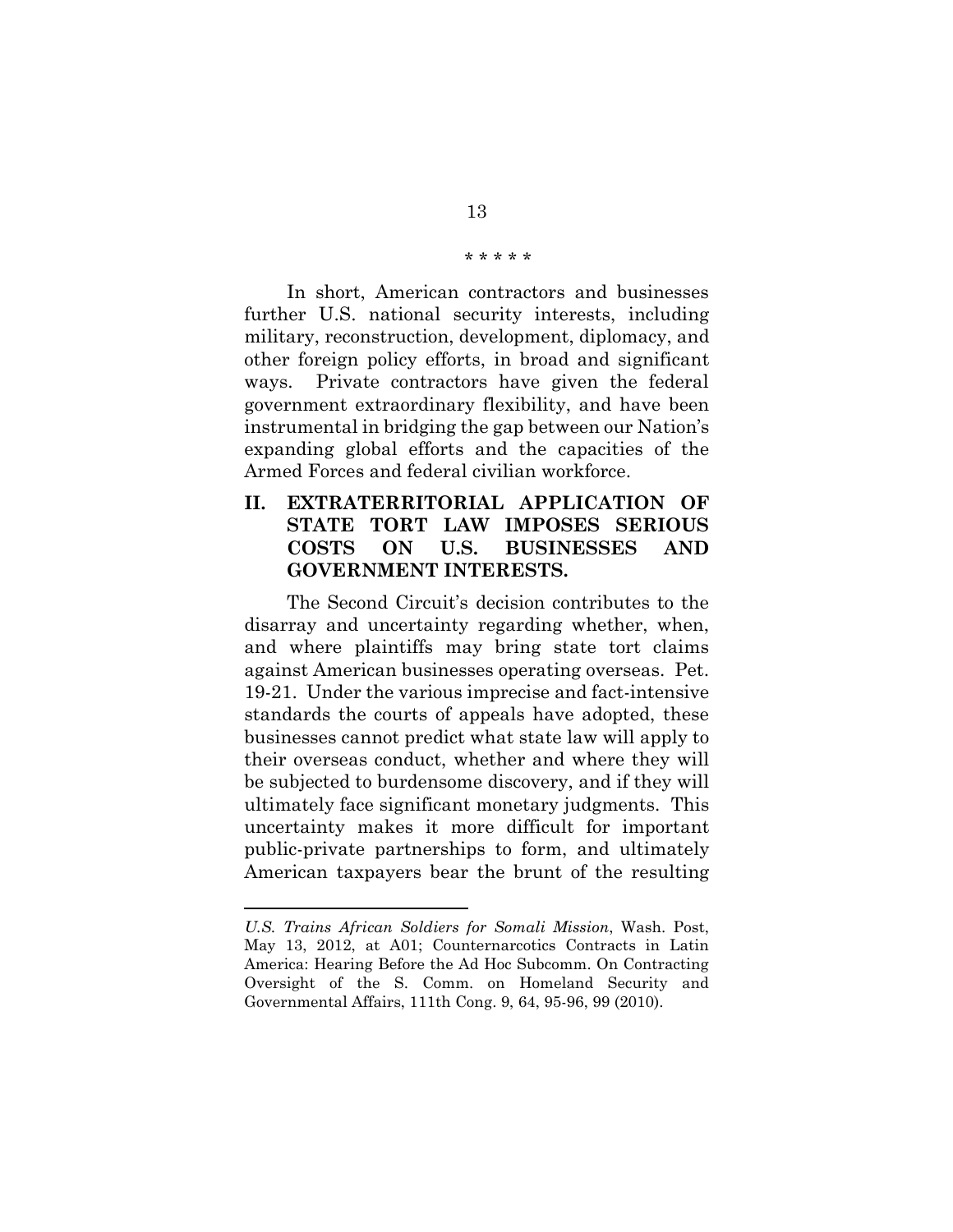costs. Absent this Court's intervention, the threat of state-tort lawsuits against federal contractors—a real threat, as the number of recent cases illustrates—will continue to impair the Nation's military, security, and foreign policy interests.

## **A. The Second Circuit's Decision Further Opens The Door To State Tort Suits Against Government Contractors Operating Overseas.**

By deepening the circuit conflict regarding the scope of FTCA preemption and further muddling the applicable standard (Pet. 14-19), the Second Circuit's decision will open the door to a greater number of state-law tort suits against American businesses operating overseas.

State-law suits are increasingly attractive vehicles for plaintiffs interested in suing American businesses for their overseas conduct. This Court has recently, and repeatedly, held that federal laws (like the ATS) ordinarily do not apply in cases involving overseas conduct. *See Kiobel v. Royal Dutch Petroleum Co.*, 569 U.S. 108, 124 (2013). Just last Term, the Court confirmed that the ATS does not apply even when overseas activity is connected to domestic "operational decisions." *Nestlé USA, Inc. v. Doe*, 141 S. Ct. 1931, 1937 (2021).

But as this Court has held such federal-law suits targeting overseas conduct barred, the Second Circuit (and other courts) have gradually expanded plaintiffs' ability to bring state-law claims against American businesses, including those operating abroad, despite the preemptive language of the FTCA. Pet. 14-17.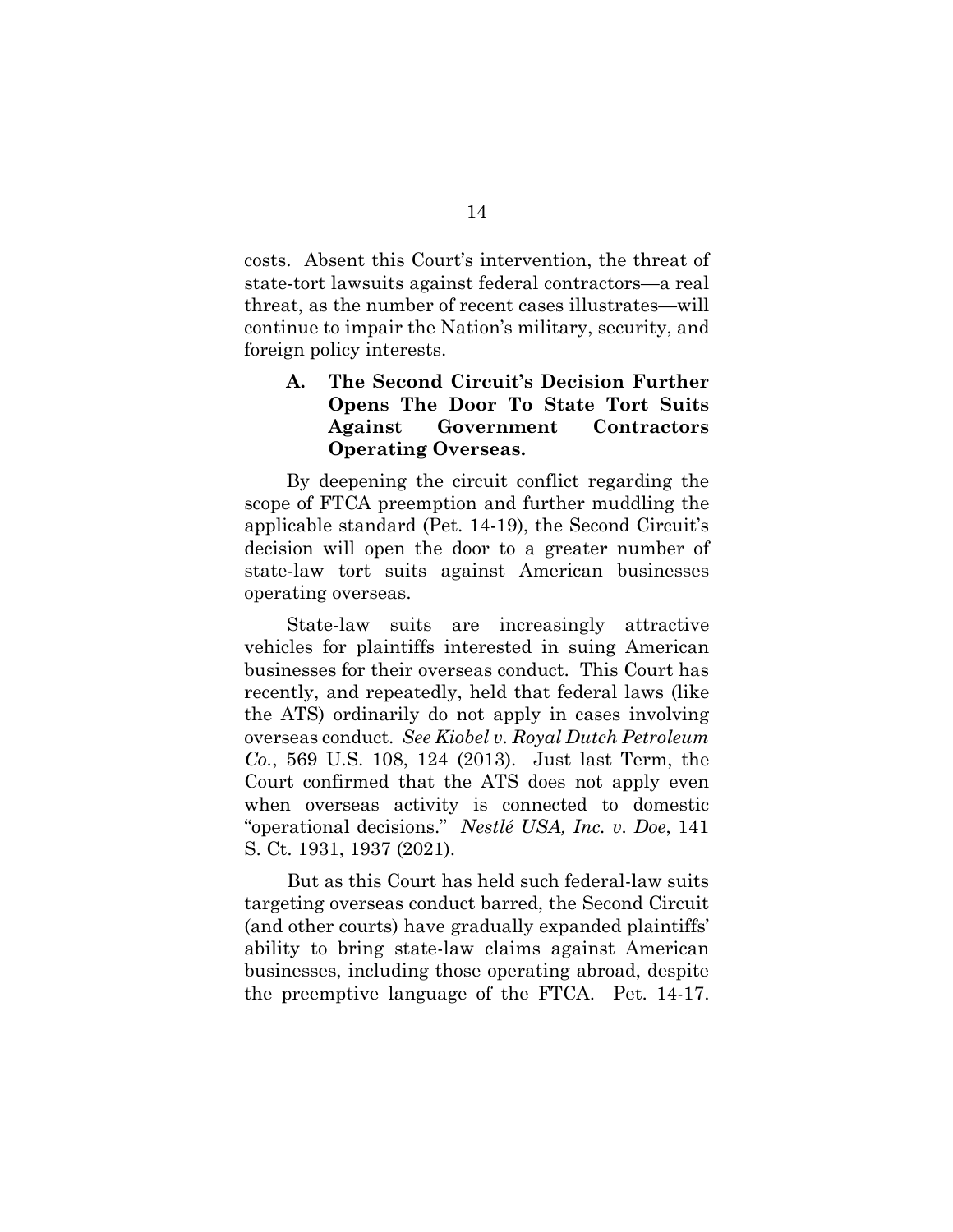Commentators predicted that plaintiffs would turn to "state-court suits with foreign elements" to challenge overseas activity. Katherine Florey, *State Law, U.S. Power, Foreign Disputes: Understanding the Extraterritorial Effects of State Law in the Wake of*  Morrison v. National Australia Bank, 92 B.U. L. Rev. 535, 549, 550 (2012) (observing that plaintiffs are likely to find state common-law actions more "worthwhile" in light of federal extraterritoriality restrictions and predicting an "unprecedented number" of such suits); *see* Jeffrey A. Meyer, *Extraterritorial Common Law: Does the Common Law Apply Abroad?* 102 Geo. L.J. 301, 305-306 (2014) ("[w]ith U.S. courts now presumptively barred from applying \*\*\* federal tort statutes \*\*\* to conduct in foreign countries, the focus in transnational tort cases will soon turn to state common law tort claims" (footnote omitted).

Those predictions have come true. Pet. 14-19. For over a decade, plaintiffs have alleged state-law claims alongside federal-law claims for the same conduct. *See, e.g.*, *Doe v. Exxon Mobil Corp*., 654 F.3d 11, 15 (D.C. Cir. 2011); *Abdullahi v. Pfizer, Inc.*, 562 F.3d 163, 172 (2d Cir. 2009). In the last few years alone, district courts have considered a burgeoning number of cases raising tort claims against federal contractors for injuries arising out of sensitive military operations. *See, e.g.*, *Cloyd v. KBR, Inc.*, 536 F. Supp. 3d 113, 117 (S.D. Tex. 2021) (suit arising out of injuries from Iranian ballistic missile attack at a U.S. Army base); *Hencely v. Fluor Corp.*, --- F. Supp. 3d ---, 2021 WL 3568397, at \*1 (D.S.C. 2021) (lawsuit arising out of "an attack by a foreign enemy—a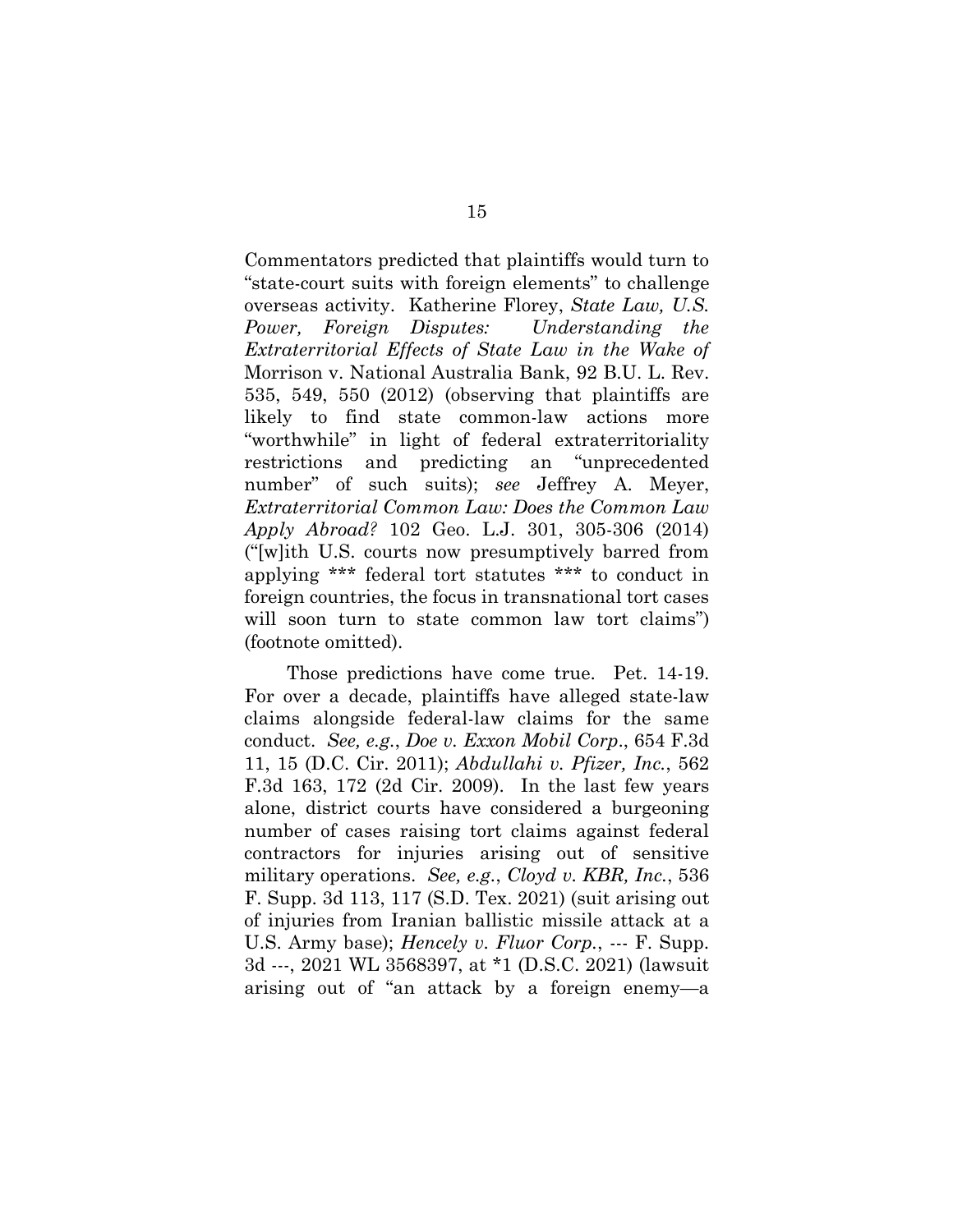Taliban operative—on a U.S. Military" base in Afghanistan); *Loquasto v. Fluor Corp.*, 512 F. Supp. 3d 728, 731 (N.D. Tex. 2021) ("personal-injury case arising out of a suicide bombing \*\*\* at a United States Military base in Afghanistan"); *Norat v. Fluor Intercontinental, Inc.*, No. 6:16-cv-00603-BHH, 2018 WL 1382666, at \*1 (D.S.C. Mar. 19, 2018) (case arising out of a motor vehicle accident at a U.S. military airfield in Afghanistan).

As these cases illustrate, the winding down of active military operations in Afghanistan and Iraq has not translated to a decrease in cases challenging federal contractors' activities there. And such suits will likely only continue to grow with the aid of decisions (like the Second Circuit's) making it easier for plaintiffs to sue and more difficult for defendants to invoke the combatant-activities exception. *See* Pet. 23-24.

## **B. State Tort Liability Creates Enormous Uncertainty For American Businesses Operating Overseas.**

The growing number of state-law tort suits creates distinctive problems for American businesses that work for or in tandem with federal agencies (especially the U.S. military) abroad. These businesses face several uncertainties stemming from state-law tort suits that combine to produce powerful settlement pressure. The prospect of enormous liability, following suit in an unexpected forum, based on state tort requirements that may be unknown until years into the litigation, after unusually expensive and burdensome discovery, will compel many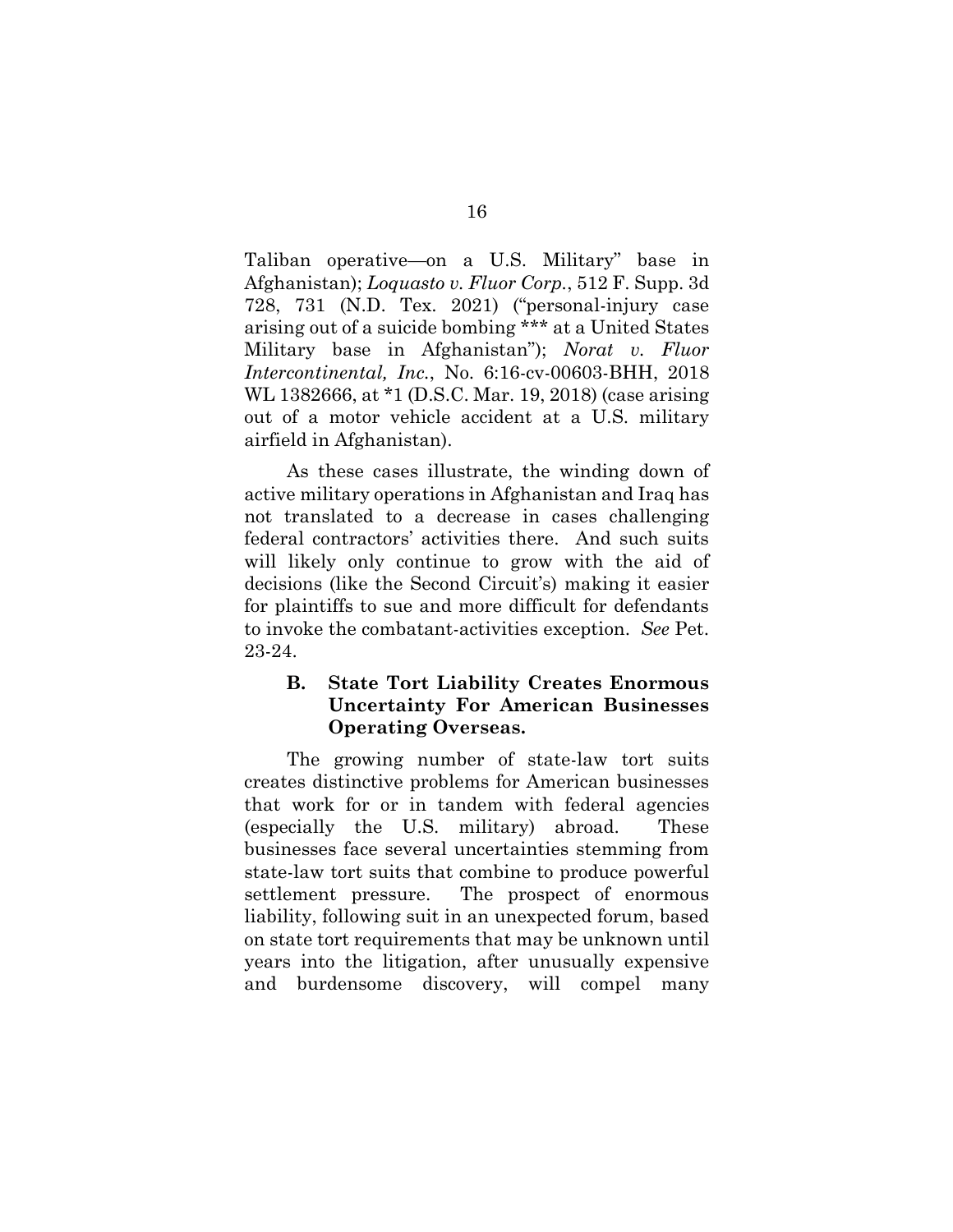defendants to settle even meritless suits. This is not an abstract concern: Commentators have attributed war-zone tort-dispute settlements to the "significantly muddled" state of the law. *See* Brent Kendall, *Contractor's Torture Settlement a Milestone; Payment of \$5.28 Million to Resolve Abuse Claims at Abu Ghraib in Iraq Underscores Legal Risks for Firms in War Zones*, Wall St. J., Jan. 10, 2013. The settlement pressure is exacerbated by the gray areas the Second Circuit's fact-specific preemption analysis creates (Pet. App. 33a), which make it more difficult for companies to assess their litigation risk.

*First*, the prospect of state-law tort suits creates uncertainty for businesses, including federal contractors, seeking to ensure that their overseas conduct conforms to law. Permitting "extraterritorial application of different state tort regimes \*\*\* allows for unlimited variation in the standard of care that is applied to" these vital "public-private partnership[s]" abroad. *Al Shimari v. CACI Int'l, Inc.*, 679 F.3d 205, 238, 240 (4th Cir. 2012) (Wilkinson, J., dissenting). And the standard of care is just one variable. Businesses must also take into account, for instance, the cognizability of claims for aiding and abetting and conspiracy and the availability of punitive damages. *See id.* at 229.

A business's inability to predict *ex ante* which state's tort law will govern the conduct of its employees "lead[s] to inconsistent standards being applied and uncertainty on the part of actors who wish to conform their conduct to the law." Katherine Florey, *State Courts, State Territory, State Power: Reflections on the Extraterritoriality Principle in*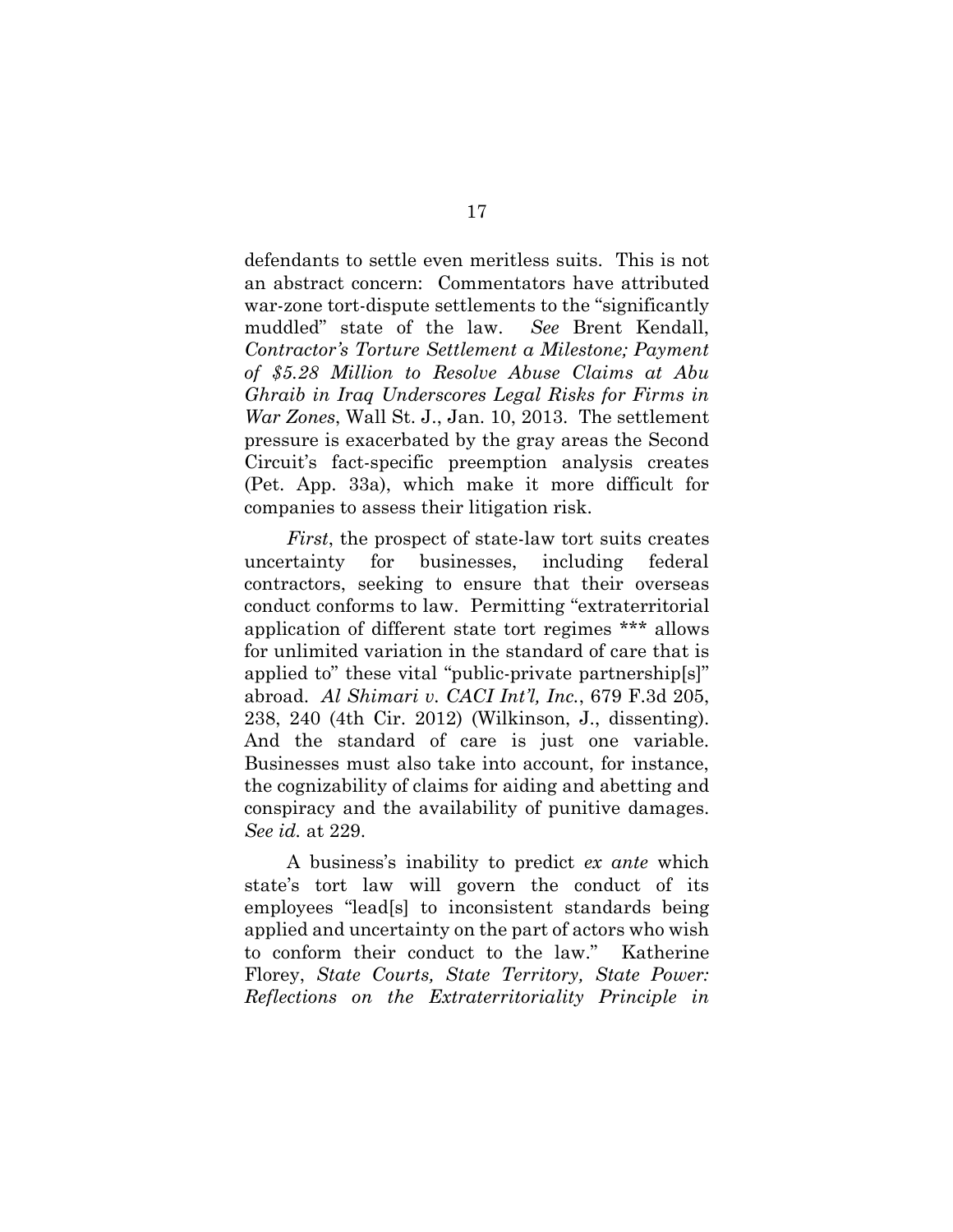*Choice of Law and Legislation*, 84 Notre Dame L. Rev. 1057, 1064 (2009) ("*Reflections*"). Such inconsistency and uncertainty affects the day-to-day operations of American businesses working in partnership (or considering partnership) with U.S. agencies abroad.

The Third Circuit's decision in *Harris v. Kellogg Brown & Root Services, Inc.*, 724 F.3d 458 (3d Cir. 2013) well illustrates this problem. There, "[t]he District Court ha[d] not yet determined if" the defendant's conduct would be subject to the law of its principal place of business (Texas), the law of the decedent's former residence (Tennessee), or even the law of the decedent's estate administrators' residence (Pennsylvania). *Id.* at 469 n.10. As the court of appeals recognized, the district court's choice-of-law decision would determine the standard of care and scope of damages, and perhaps even whether the claims could proceed at all. *Id.* at 478. But the choiceof-law question was not resolved until many years into the litigation. *Harris v. Kellogg, Brown & Root Servs., Inc.*, 151 F. Supp. 3d 600, 603-604 (W.D. Pa. 2015). Instead of being able to make informed decisions at the outset, businesses are placed in the untenable position of facing unknown legal consequences for past conduct, with no certainty as to the applicable law.

*Second*, businesses operating abroad face uncertain—and potentially extraordinary—litigation costs if haled into federal court on state-law tort claims. Foreign tort cases are costly in part because they are pressed half a world away from the locus of the injury and from the relevant documents, witnesses, and evidence. *Cf. Atlantic Marine Constr. Co. v. U.S. Dist. Court for W. Dist. of Tex.*, 571 U.S. 49,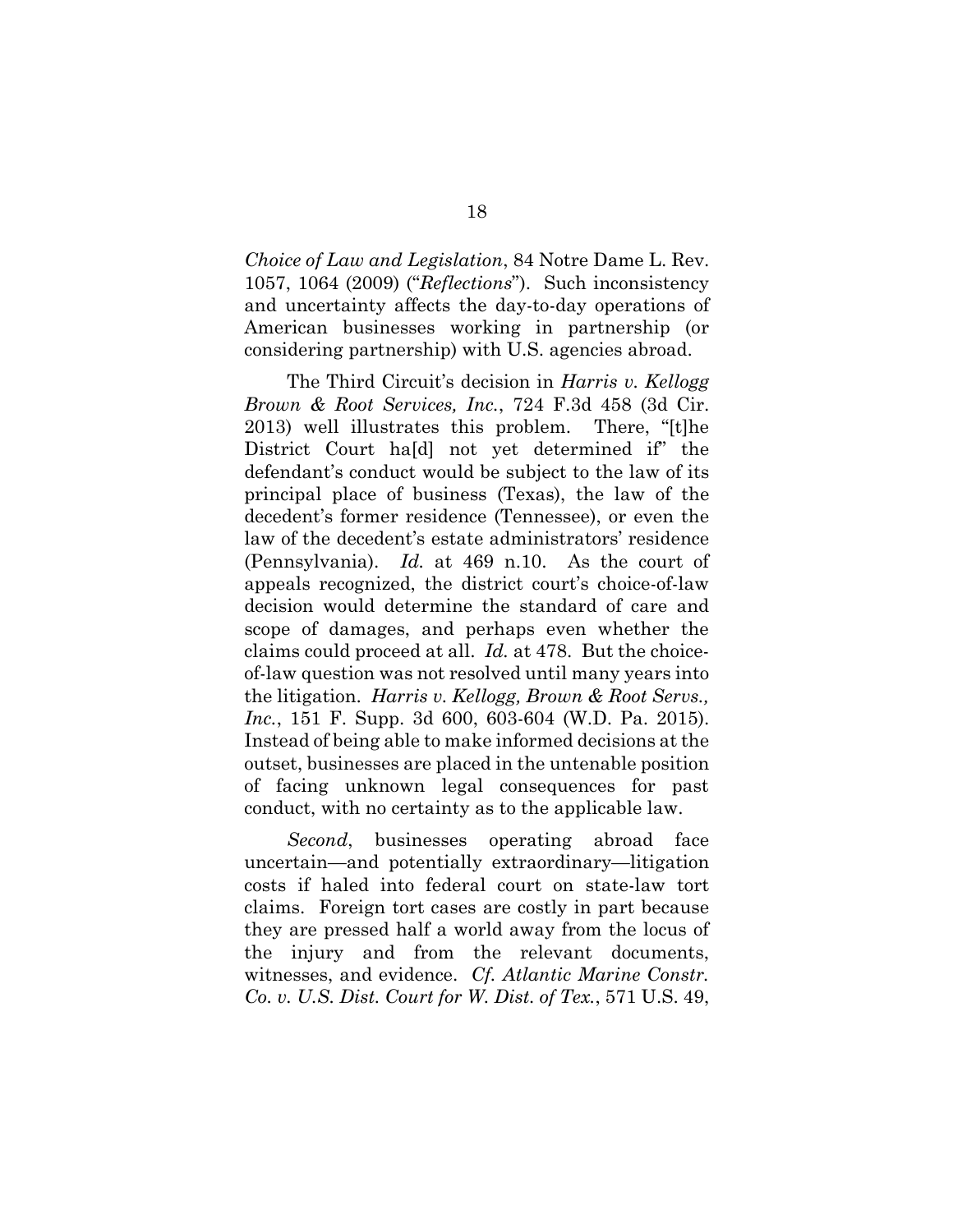62-63 (2013) (access to proof, premises, witnesses, and cost bear on appropriateness of forum). Those expenses are even higher in many suits against federal contractors, as the countries where they work tend to have "undeveloped legal system[s] that do[] not, or cannot, cooperate with discovery[.]" Alan O. Sykes, *Corporate Liability for Extraterritorial Torts Under the Alien Tort Statute and Beyond: An Economic Analysis*, 100 Geo. L.J. 2161, 2190 (2012). And discovery is doubly burdensome in cases, like this one, where documents and evidence pertain to battlefield incidents and sensitive military decisionmaking, *see* Pet. App. 3a-5a, and may be located in post-conflict regions (like Afghanistan) where contractors are no longer present, *see* Jack Detsch, *Report: Departure of Private Contractors Was a Turning Point in Afghan Military's Collapse*, Foreign Policy (Aug. 16, 2021).

The fact-intensive approach exemplified by the Second Circuit's decision here compounds the costs, turning on evidence regarding, *inter alia*, the U.S. military's specific involvement in the particular event at issue. *See* Pet. App. 35a-37a. Costly discovery into that relationship is all but certain, even into claims that are eventually determined to be preempted. *Compare Cloyd*, 536 F. Supp. 3d at 127 (denying motion to dismiss lawsuit as preempted under FTCA combatant-activities exception and ordering discovery), *with Cloyd v. KBR, Inc.*, --- F. Supp. 3d ---, 2021 WL 5494685, at \*6-\*10 (S.D. Tex. 2021) (later granting summary judgment on grounds of FTCA preemption following discovery). Even supposedly "limited" discovery into these threshold preemption questions has proven to be "massive" in practice. *In re*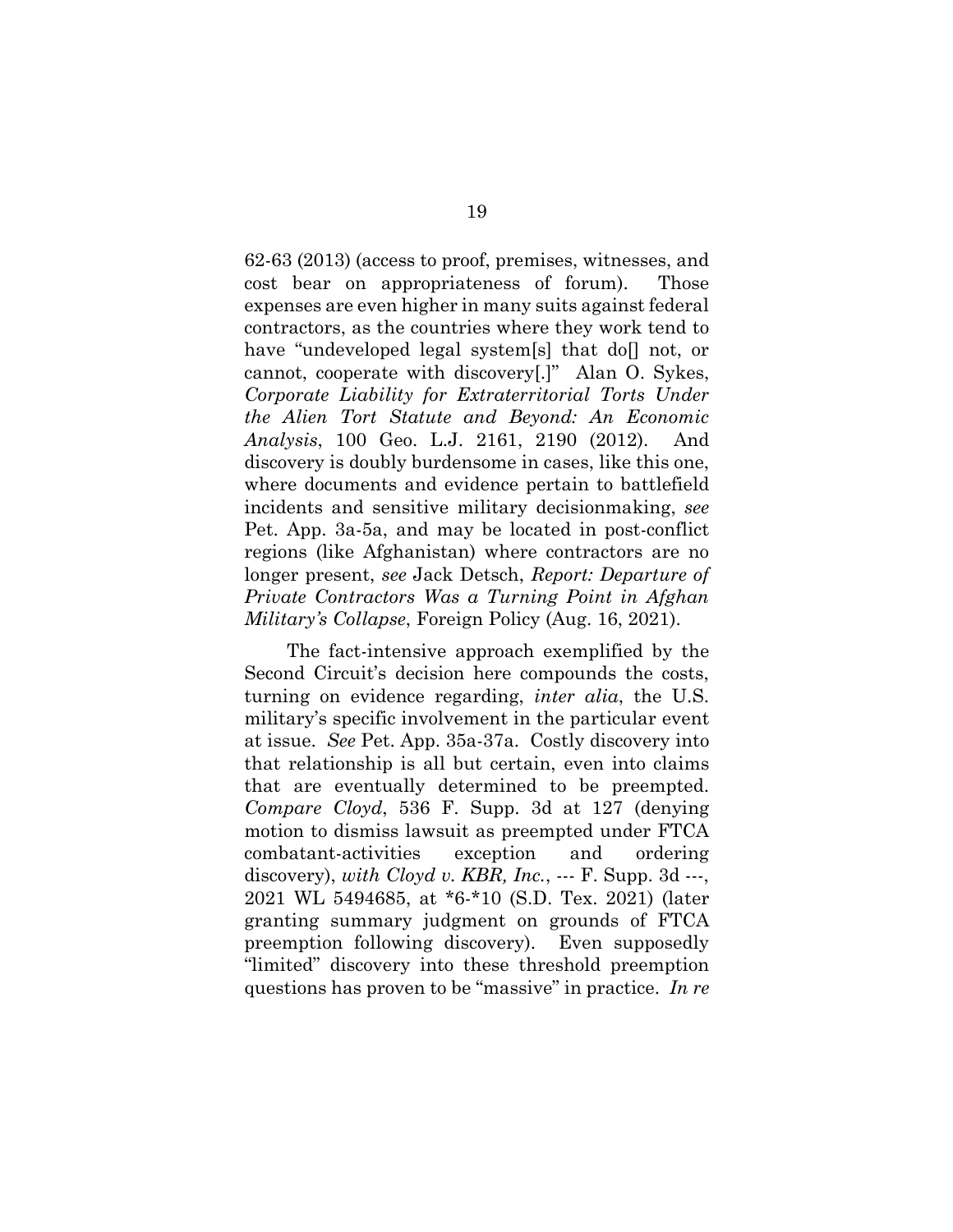*KBR Inc., Burn Pit Litig.*, 268 F. Supp. 3d 778, 787- 788 (D. Md. 2017), *aff'd in part, vacated in part and remanded by In re KBR, Inc.*, 893 F.3d 241 (4th Cir. 2018) (describing "limited" jurisdictional discovery, which included "over 5.8 million pages of documents, including more than 3 million pages of emails and other electronic data" and "thirty-four depositions of various witnesses \*\*\* including military personnel in both the operational and contracting commands"). Under that approach—which many circuits have sanctioned, *e.g.*, Pet. 13-20—the mere filing of a lawsuit threatens a federal contractor with extensive (and expensive) discovery.

*Third*, businesses must account for potential, possibly astronomical, liability. Substantive tort law and procedural rules in U.S. courts "produce much larger recoveries" than could be obtained in foreign courts. Jack L. Goldsmith & Alan O. Sykes, *Lex Loci Delictus and Global Economic Welfare:* Spinozzi v. ITT Sheraton Corp., 120 Harv. L. Rev. 1137, 1137 (2007). Awards in cases against war-zone contractors illustrate this reality. *See Bixby v. KBR, Inc.*, 603 F. App'x 605, 606 (9th Cir. 2015) (vacating \$80 million damages award in case against military contractor). Projecting those potential costs can be difficult, particularly when businesses have to consider potential liability arising from "the tort regimes of all fifty states." *Al Shimari*, 679 F.3d at 234 (Wilkinson, J., dissenting). Businesses must also consider the prospect that "different jurisdictions [could] issue inconsistent judgments," leading to conflicting or multiple liability. Florey, *Reflections*, 84 Notre Dame L. Rev. at 1064.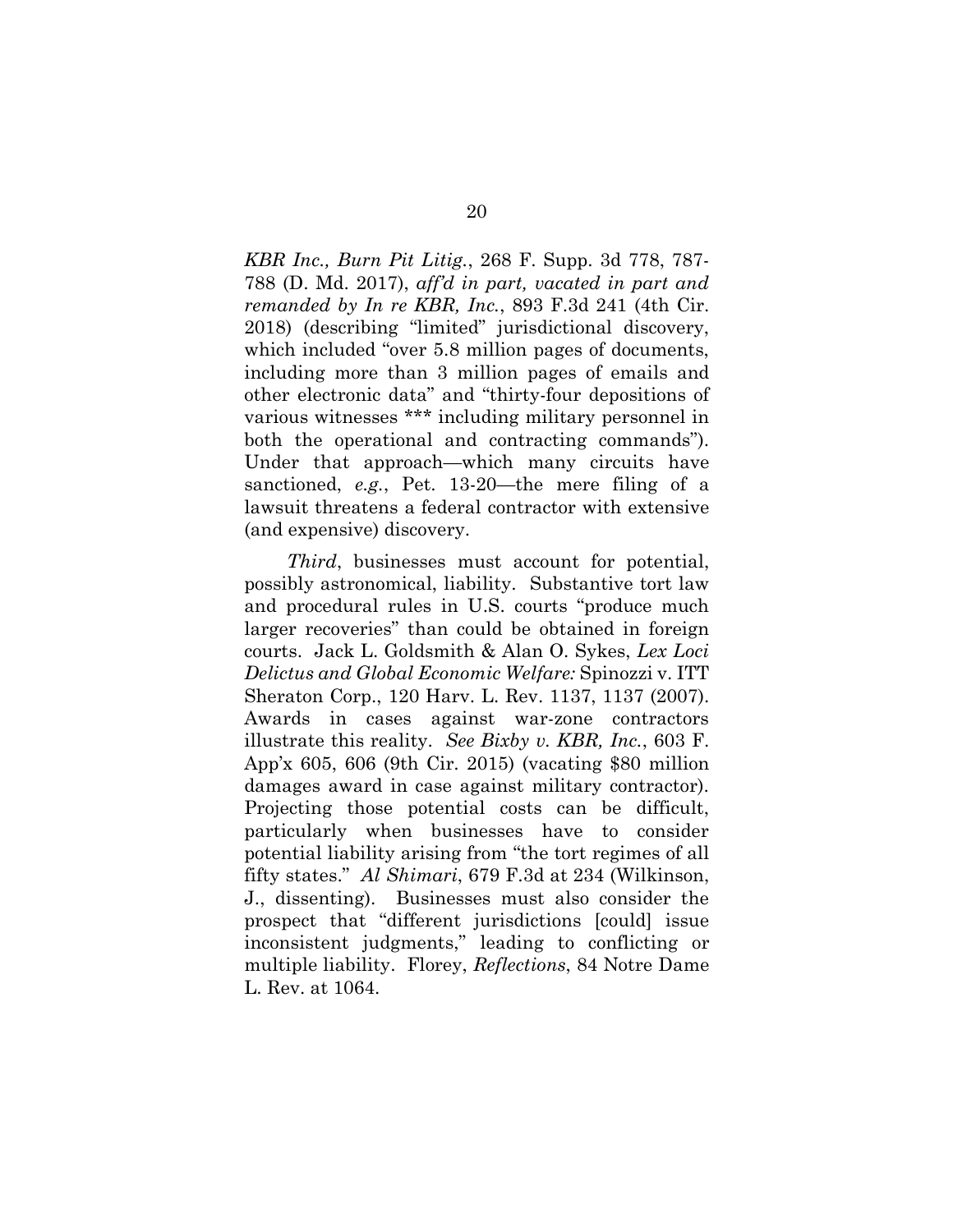## **C. State Tort Liability Will Deter Some American Contractors And Lead Others To Demand Higher Fees.**

Suits challenging overseas conduct deter corporate investment abroad, thereby harming not only businesses but also the countries where they operate. *See generally* Amicus Curiae Br. of the Chamber of Commerce of the United States of America, *Kiobel v. Royal Dutch Petroleum Co.*, No. 10- 1491 (2013). For all the reasons discussed, American contractors—particularly smaller businesses with fewer resources to absorb the various layers of uncertainty—may well hesitate to enter into the vital partnerships that sustain U.S. interests abroad. *See Filarsky v. Delia*, 566 U.S. 377, 390-391 (2012) (recognizing that "private individuals [who] work in close coordination with public employees[] and face threatened legal action for the same conduct" will "think twice before accepting a government assignment"). Just as a domestic tort suit25 helped encourage Talisman Energy to stop doing business in Sudan, *see* Stephen J. Kobrin, *Oil and Politics: Talisman Energy and Sudan*, 36 N.Y.U. J. Int'l L. & Pol. 425, 426 (2004), it would hardly be surprising if federal "contractors \*\*\* prove reluctant to expose their employees to litigation-prone combat situations," post-

<sup>25</sup> Plaintiffs effectively sought "to impose embargoes or international sanctions through civil actions in United States courts." *Presbyterian Church of Sudan v. Talisman Energy, Inc.*, 582 F.3d 244, 261 (2d Cir. 2009) (plaintiffs' ATS allegations "serve[d] essentially as proxies for their contention that [defendant business] should not have made any investment in the Sudan"), *cert. denied*, 562 U.S. 946 (2010).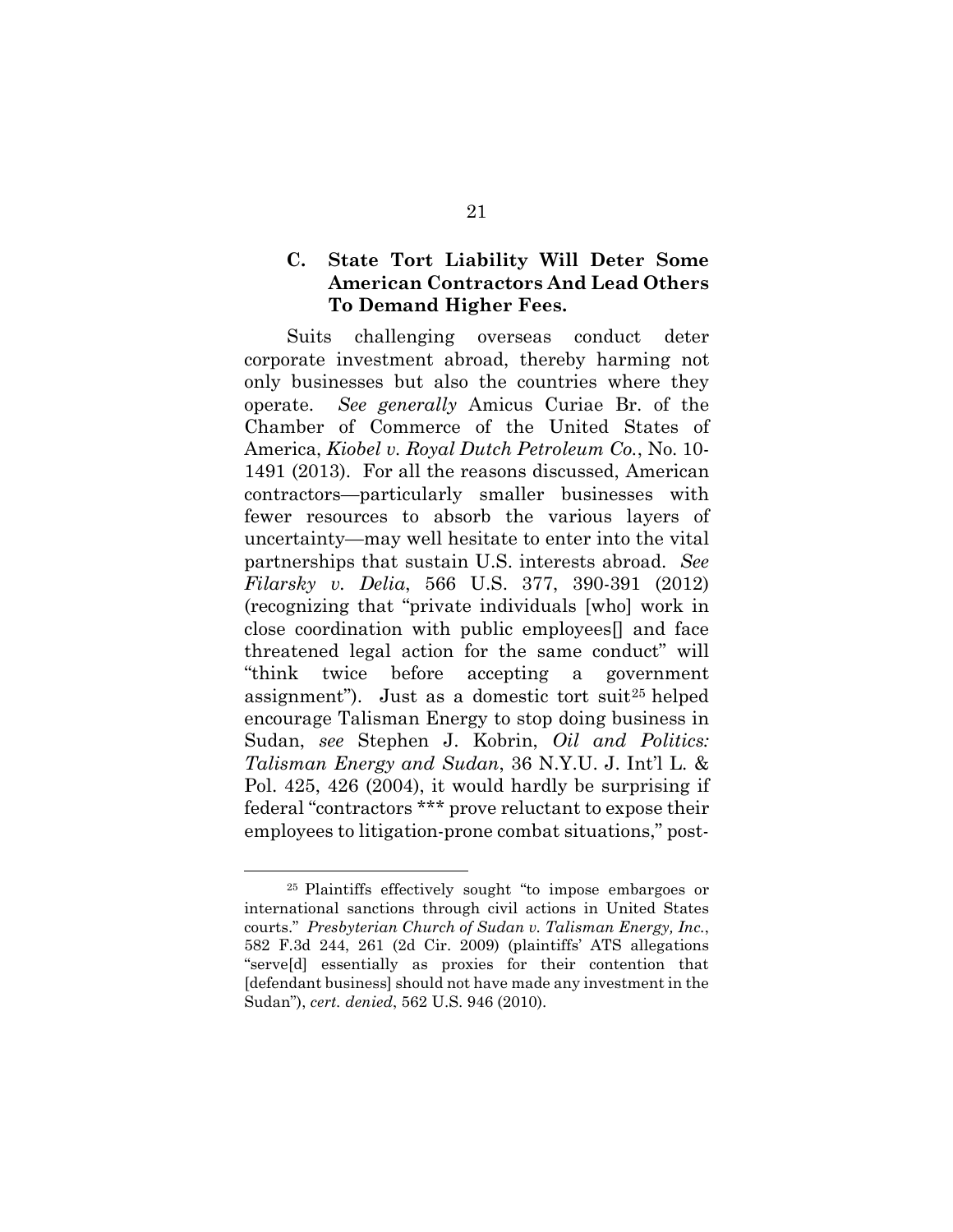conflict zones, disaster relief efforts, and the like. *Saleh v. Titan Corp.*, 580 F.3d 1, 8 (D.C. Cir. 2009); *see Al Shimari*, 679 F.3d at 238-239 (Wilkinson, J., dissenting) (faced with "extraterritorial application of different state tort regimes," "[c]ontractors can be forgiven for not wanting to trust their employees to the vagaries and caprice of individual verdicts and trials[]").

Given the government's regular and "particular need for specialized knowledge or expertise," it must often "look outside its permanent work force to secure the services of private individuals." *Filarsky*, 566 U.S. at 390-391; *see Al Shimari*, 679 F.3d at 240-241 (Wilkinson, J., dissenting) ("Few, if any, governmental tasks are undertaken today without some form of public-private partnership."). Limiting the pool of available contractors will reduce the government's options and may eliminate companies best able to assist the government.

Expansive state tort liability may also deter multinational companies working with the United States abroad from establishing a domestic business presence in the United States or otherwise investing here. That would dampen a "key driver of the economy and \*\*\* an important source of innovation, exports, and jobs." U.S. Dep't of Commerce, *The U.S. Litigation Environment and Foreign Direct Investment, Supporting U.S. Competitiveness by Reducing Legal Costs and Uncertainty* 2 (2008).

At the same time, increasing the cost to U.S. companies will give foreign firms a competitive advantage and eliminate prospective jobs for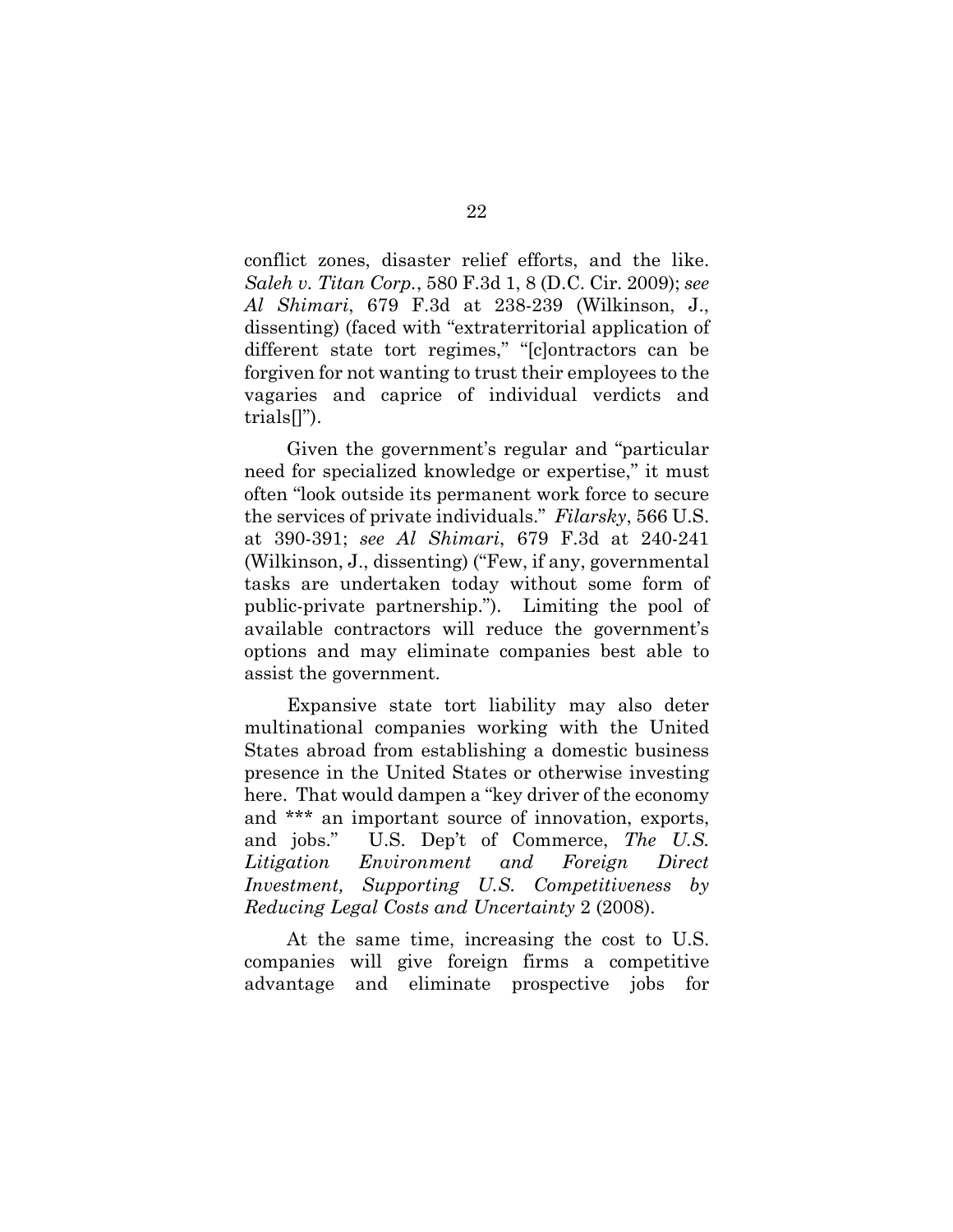Americans. Because foreign corporations "are beyond the reach of U.S. courts both as a legal and practical matter," they "may have little to fear from \*\*\* litigation \*\*\* under state tort law[.]" Sykes, *Corporate Liability*, 100 Geo. L.J. at 2193. Enhanced liability under U.S. law thus effectively imposes a state-tort "tax" on domestic businesses that "reduce[s] the competitiveness of U.S. firms and other multinationals subject to suit in the United States." *Id.* at 2194.

Permitting extraterritorial state tort liability also means that the U.S. government will pay more to work with the smaller pool of contractors that remains. The risk of state tort lawsuits creates a significant cost that American businesses must absorb. *See* pp. 16-20, *supra*. Those businesses, in turn, "predictably raise their prices to cover, or to insure against, contingent liability" for their work as federal contractors. *See Boyle v. United Technologies Corp.*, 487 U.S. 500, 511- 512 (1988). The costs of "state tort suits against contractors" will "ultimately be passed through, substantially if not totally, to the United States itself." *Id.* (noting that state laws encouraging this result present a "significant conflict" with federal policy). Those higher costs "chill both the government's ability and willingness to contract by raising the price of partnering with private industry[.]" *Al Shimari*, 679 F.3d at 243 (Wilkinson, J., dissenting). Ultimately, the costs for "imposing tort liability on government contractors" are borne by "the American taxpayer." *Saleh*, 580 F.3d at 8.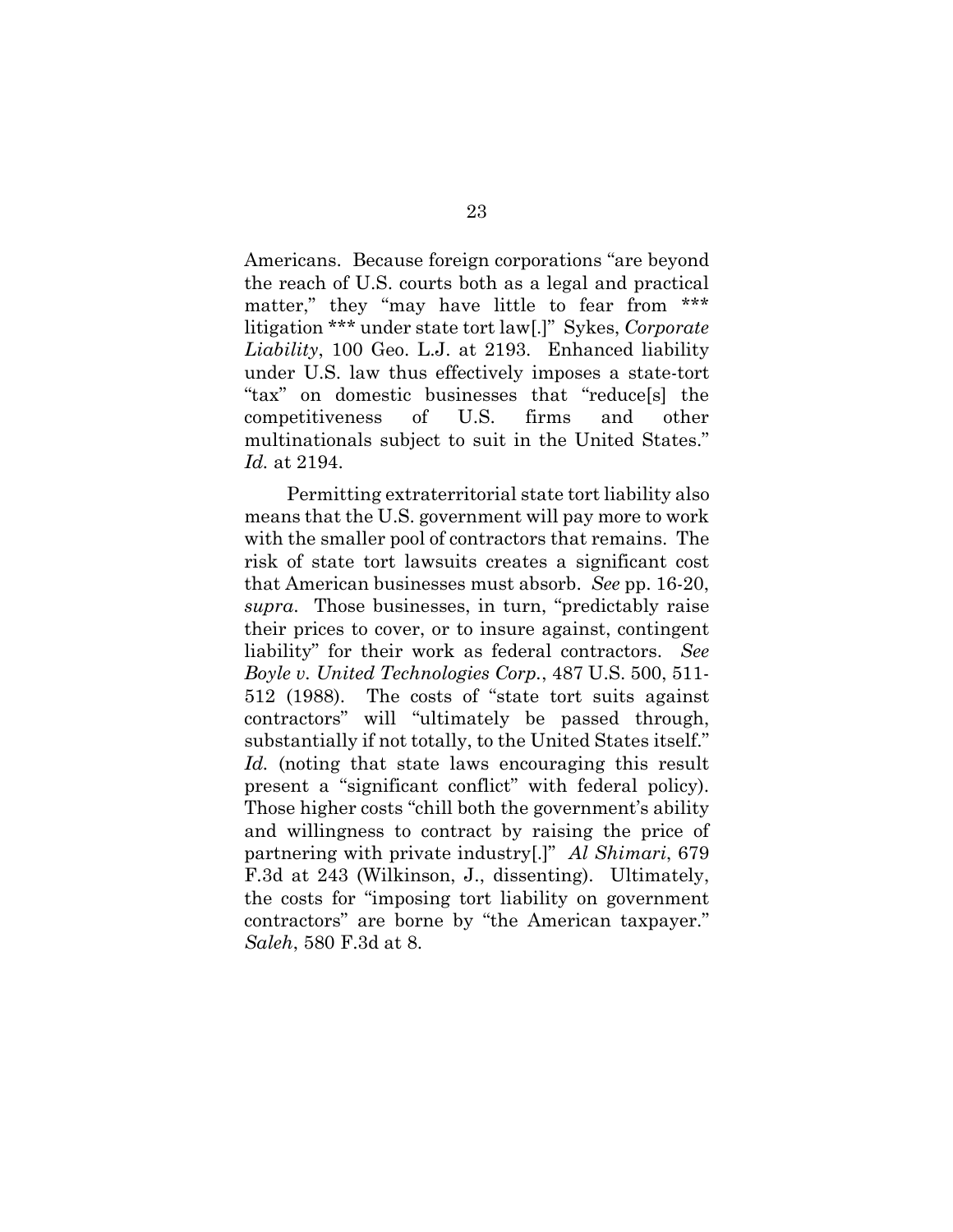## **D. State Tort Liability Undermines Vital Government Operations And Impinges On Foreign Policy.**

As this Court has observed, suits challenging overseas conduct raise significant "foreign policy concerns." *Nestlé USA*, 141 S. Ct. at 1939. The threat of state tort liability against U.S. companies and contractors working with the federal government abroad has noneconomic costs as well. Insulating private persons doing the public's work from tort liability helps "[e]nsur[e] that those who serve the government do so 'with the decisiveness and the judgment required by the public good,'" and protects against "'unwarranted timidity' on the part of those engaged in the public's business." *Filarsky*, 566 U.S. at 390 (citations omitted). Removing that layer of protection by imposing extraterritorial "tort law may \*\*\* lead to excessive risk-averseness on the part of potential defendants," *Al Shimari*, 679 F.3d at 226 (Wilkinson, J., dissenting), and will "surely hamper military flexibility and cost-effectiveness," *Saleh*, 580 F.3d at 8. That concern is especially pressing where U.S. military personnel or other federal employees may be immune from state tort liability, requiring private actors to tread lightly or "be left holding the bag[.]" *Filarsky*, 566 U.S. at 391; *see id.* (discussing implications when private actors "fac[e] full liability for actions taken in conjunction with government employees who enjoy immunity").

Moreover, given the close interaction between public and private personnel today, even a routine foreign tort case requires the collection of evidence and testimony from military and government personnel.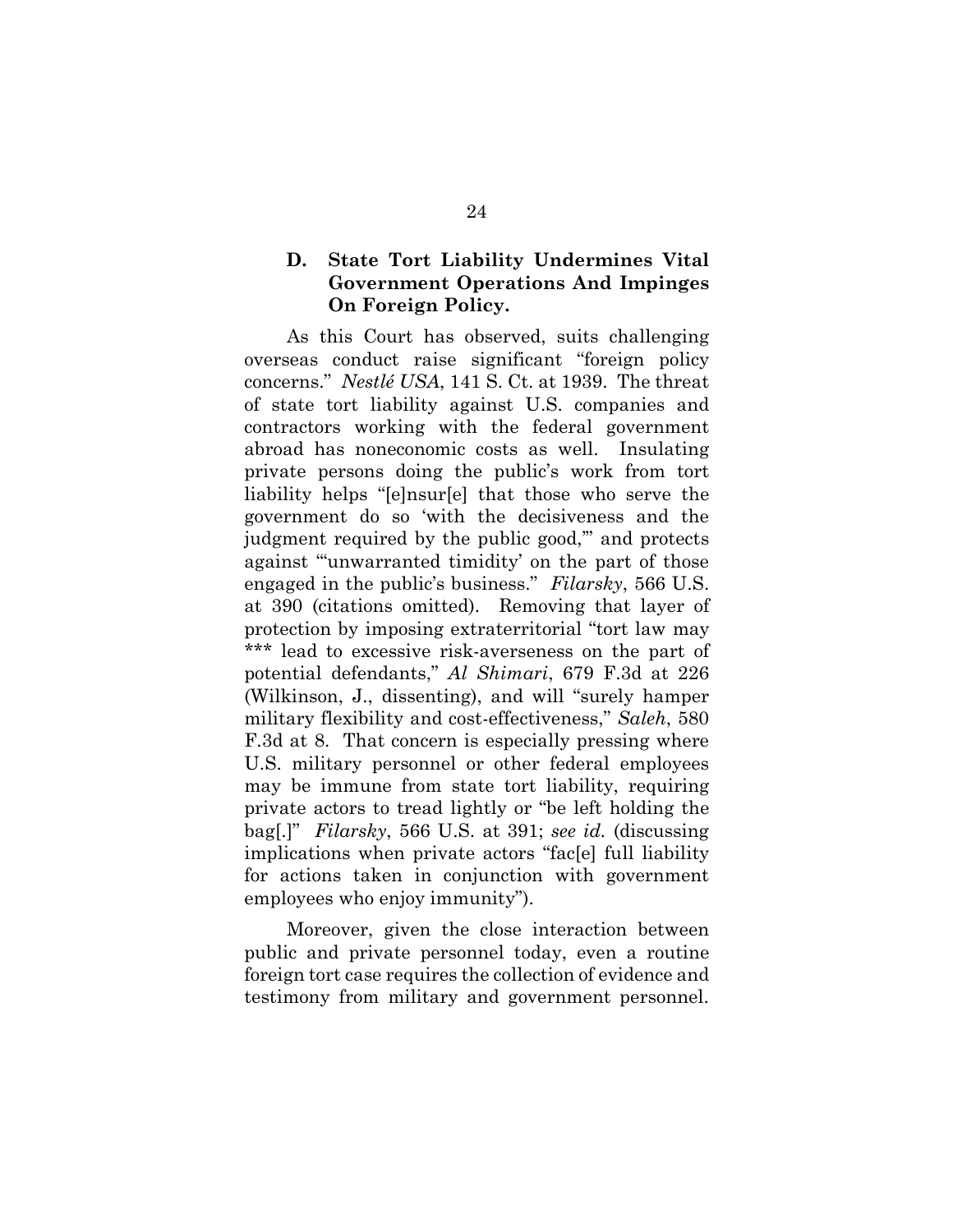Depositions of military officials and contracting personnel are disturbingly common in these cases. *See, e.g.*, *Harris v. Kellogg, Brown & Root Servs. Inc.*, 878 F. Supp. 2d 543, 557-560 & 567 n.16 (W.D. Pa. 2012), *rev'd by Harris*, 724 F.3d 458 (3d Cir. 2013); *see also In re KBR, Inc., Burn Pit Litig.*, 268 F. Supp. 3d at 792-802 (describing evidentiary hearing testimony from U.S. Army commanding generals and senior DOD officials). Such "broad-ranging discovery and the deposing of numerous persons \*\*\* can be particularly disruptive of effective government." *Harlow v. Fitzgerald*, 457 U.S. 800, 816-817 (1982). That is especially true in the military context, where a trial is liable to "involve second-guessing military orders, and would often require members of the Armed Services to testify in court as to each other's decisions and actions." *Stencel Aero Eng'g Corp. v. United States*, 431 U.S. 666, 673 (1977). Yet such judicial "interference" with the conduct of important government business "is precisely what we invite by ascribing to the fifty states the unexpressed wish that their tort law govern the conduct of military [and other governmental] operations abroad." *Al Shimari*, 679 F.3d at 232 (Wilkinson, J., dissenting).

In the end, the largest cost for the federal government may come in the form of interference with its foreign policy prerogatives. Our Constitution expressly entrusts the political branches of the national government with the foreign affairs power, *see* U.S. CONST. art. I, § 8, cls. 1, 11-15; art. II, § 2, cls. 1-2, and thereby deprives the States of the same, *id.* art. I, § 10. Therefore, when a state's law encroaches upon the "effective exercise of the Nation's foreign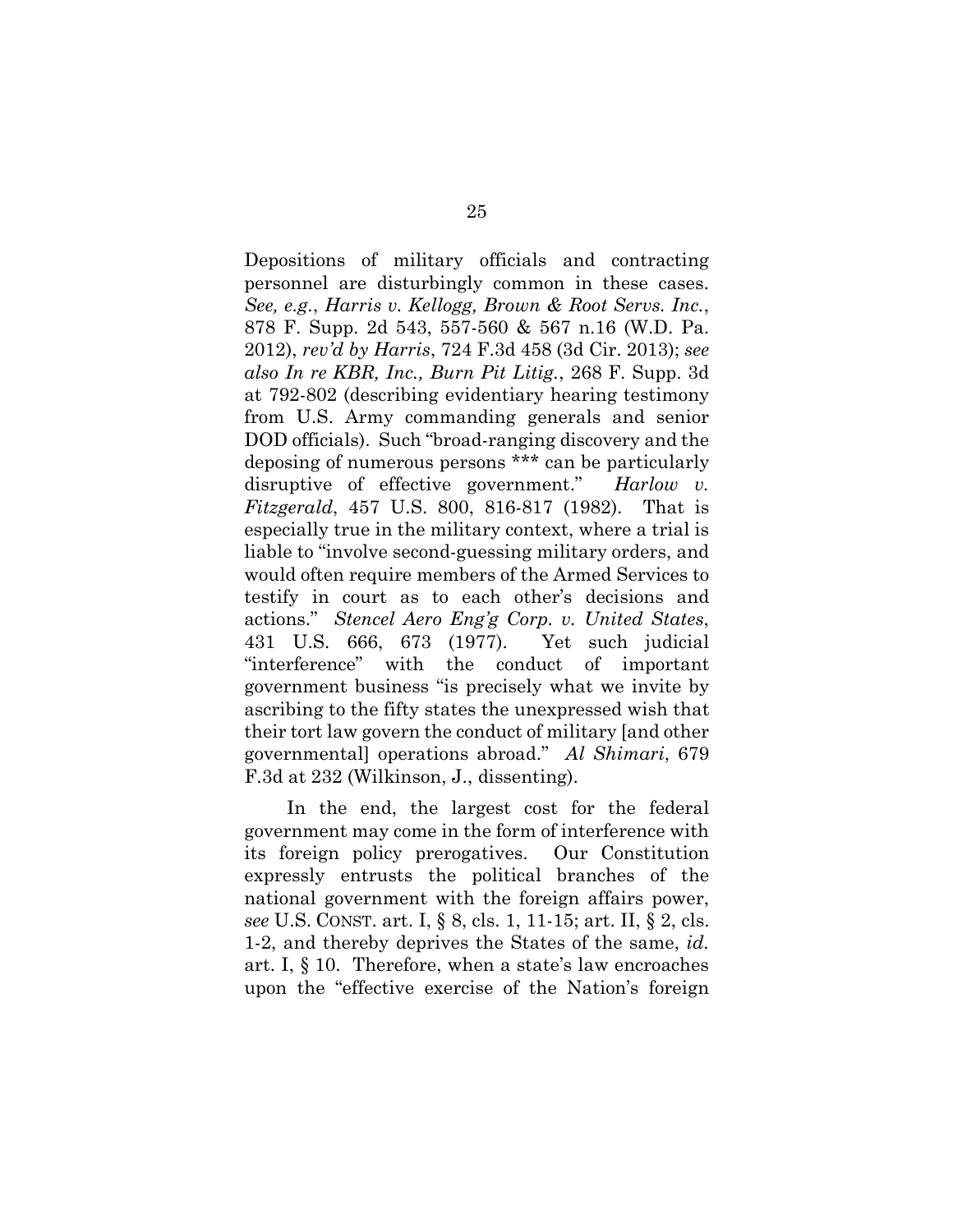policy," it "must give way." *Zschernig v. Miller*, 389 U.S. 429, 440 (1968).

Congress and the Executive Branch set standards for how workers under federal contracts should conduct themselves in foreign nations, and for how they are held responsible for the harms they cause doing the government's work. Allowing fifty different states to regulate the way that contractors operate on far-flung battlefields and in embassies, on overseas reconstruction projects, and during international humanitarian missions will alter that carefully struck balance. The ensuing lack of uniform federal standards may "compromise the very capacity of the President to speak for the Nation with one voice in dealing with other governments" and nations. *Crosby v. National Foreign Trade Council*, 530 U.S. 363, 381 (2000). Such state tort intrusion "undercuts the President's diplomatic discretion and the choice he has made exercising it." *American Ins. Ass'n v. Garamendi*, 539 U.S. 396, 423-424 (2003).

For that reason, as Judge Wilkinson has observed, "state tort claims have no passport that allows their travel in foreign battlefields[.]" *Al Shimari,* 679 F.3d at 227. The time has come for this Court to consider whether the steep and significant costs to both U.S. companies and the federal government justify the application of state law to federal contractors operating overseas.

#### **CONCLUSION**

For the foregoing reasons, the petition for a writ of certiorari should be granted.

Respectfully submitted.